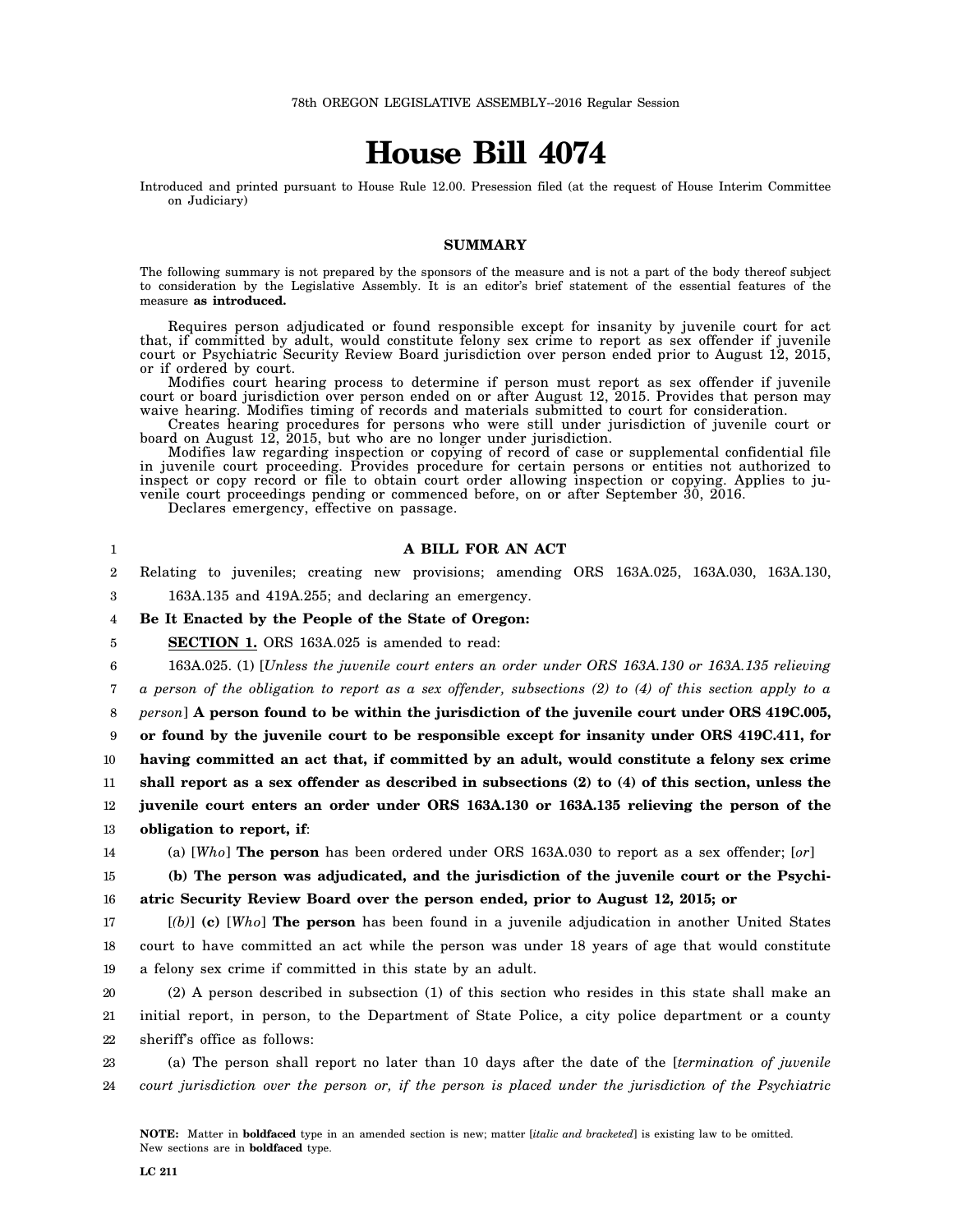1 *Security Review Board, no later than 10 days after the date the person is discharged from the juris-*

2 *diction of the board; or*] **court order requiring the person to report under ORS 163A.030;**

3 4 5 (b) If the person is adjudicated for the act giving rise to the obligation to report in another United States court and the person is found to have committed an act that if committed by an adult in this state would constitute:

6 (A) A Class A or Class B felony sex crime:

7 8 9 (i) If the person is not a resident of this state at the time of the adjudication, the person shall make the initial report to the Department of State Police in Marion County, Oregon, no later than 10 days after the date the person moves into this state; or

10 11 12 13 14 15 (ii) If the person is a resident of this state at the time of the adjudication, the person shall make the initial report to the Department of State Police in Marion County, Oregon, no later than 10 days after the date the person is discharged, released or placed on probation or any other form of supervised or conditional release by the other United States court or, if the person is confined in a correctional facility by the other United States court, no later than 10 days after the date the person is discharged or otherwise released from the facility.

16 (B) A Class C felony sex crime:

17 18 19 (i) If the person is not a resident of this state at the time of the adjudication, the person shall make the initial report to the Department of State Police in Marion County, Oregon, no later than six months after the date the person moves into this state; or

20 21 22 23 24 25 (ii) If the person is a resident of this state at the time of the adjudication, the person shall make the initial report to the Department of State Police in Marion County, Oregon, no later than 10 days after the date the person is discharged, released or placed on probation or any other form of supervised or conditional release by the other United States court or, if the person is confined in a correctional facility by the other United States court, no later than 10 days after the date the person is discharged or otherwise released from the facility[*.*]**; or**

26

#### **(c) Within 10 days after the legal obligation to report as a sex offender arises.**

27 28 29 (3) After making the initial report described in subsection (2) of this section, the person shall report, in person, to the Department of State Police, a city police department or a county sheriff's office, in the county of the person's last reported residence:

30 (a) Within 10 days of a change of residence;

31 32 (b) Once each year within 10 days of the person's birth date, regardless of whether the person changed residence;

33 34 (c) Within 10 days of the first day the person works at, carries on a vocation at or attends an institution of higher education; and

35 36 (d) Within 10 days of a change in work, vocation or attendance status at an institution of higher education.

37 38 39 40 41 (4) When a person described in subsection (1) of this section attends school or works in this state, resides in another state and is not otherwise required to report as a sex offender under this section or ORS 163A.010, 163A.015 or 163A.020, the person shall report, in person, to the Department of State Police, a city police department or a county sheriff's office, in the county in which the person attends school or works, no later than 10 days after:

42 (a) The first day of school attendance or the 14th day of employment in this state; and

43 (b) A change in school enrollment or employment.

44 45 (5) The agency to which a person reports under this section shall complete a sex offender registration form concerning the person when the person reports under this section.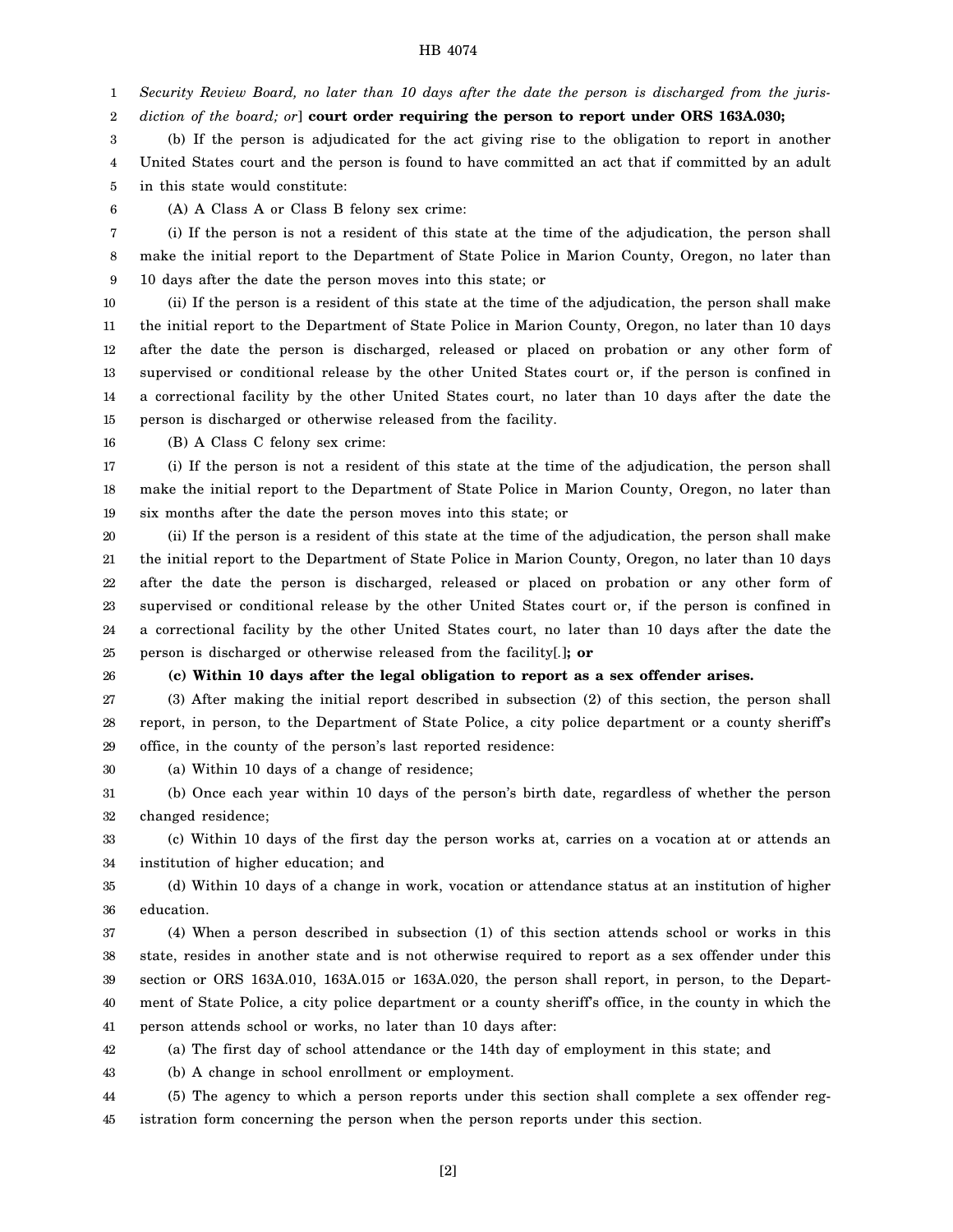1 2 3 4 5 6 7 8 9 10 11 12 13 14 15 16 17 18 19 20 21 22 23 24 25 26 27 28 29 30 31 32 33 34 35 36 37 38 39 40 41 42 43 44 (6) As part of the registration and reporting requirements of this section: (a) The person required to report shall: (A) Provide the information necessary to complete the sex offender registration form and sign the form as required; and (B) Submit to the requirements described in paragraph (b) of this subsection. (b) The Department of State Police, Oregon Youth Authority, county juvenile department, city police department or county sheriff's office: (A) Shall photograph the person when the person initially reports under this section and each time the person reports annually under this section; (B) May photograph the person or any identifying scars, marks or tattoos located on the person when the person reports under any of the circumstances described in this section; and (C) Shall fingerprint the person if the person's fingerprints are not included in the record file of the Department of State Police. (7) The obligation to report under this section is terminated if the adjudication that gave rise to the obligation is reversed or vacated. (8) Notwithstanding subsections (2) and (3) of this section: (a) The Oregon Youth Authority may register a youth offender committed to its custody and supervision by order of the juvenile court or a person placed in its physical custody under ORS 137.124 or any other provision of law. (b) A county juvenile department may register a youth offender or young person, as those terms are defined in ORS 419A.004. **SECTION 2.** ORS 163A.030 is amended to read: 163A.030. (1)(a) **Except as provided in subsection (6) of this section,** the juvenile court shall hold a hearing on the issue of reporting as a sex offender by a person who has been found to be within the jurisdiction of the juvenile court under ORS 419C.005, or found by the juvenile court to be responsible except for insanity under ORS 419C.411, for having committed an act that if committed by an adult would constitute a felony sex crime **if: (A) The person was adjudicated on or after August 12, 2015; or (B) The person was adjudicated before August 12, 2015, but was still under the jurisdiction of the juvenile court or the Psychiatric Security Review Board on August 12, 2015**. (b) **Unless the court continues the hearing described in this section for good cause,** the hearing [*described in paragraph (a) of this subsection*] must be held [*during the six-month period before*]: (A) **During the six-month period before** the termination of juvenile court jurisdiction over the person; [*or*] (B) [*The person is discharged from the jurisdiction of*] **During the six-month period after the court receives the notice described in subsection (2) of this section from** the Psychiatric Security Review Board, if the person was placed under the jurisdiction of the board[*.*]**; or (C) Within six months after receiving a written request for a hearing under section 3 of this 2016 Act, if the jurisdiction of the juvenile court or the Psychiatric Security Review Board over the person ended prior to the effective date of this 2016 Act.** (c) The court shall notify the person of the person's right to a hearing under this section upon finding the person within the jurisdiction of the juvenile court under ORS 419C.005. [*(d)*] **(2)(a)** The county or state agency responsible for supervising the person shall notify the

45 person **and the juvenile court** when the agency determines that termination of jurisdiction [*will*]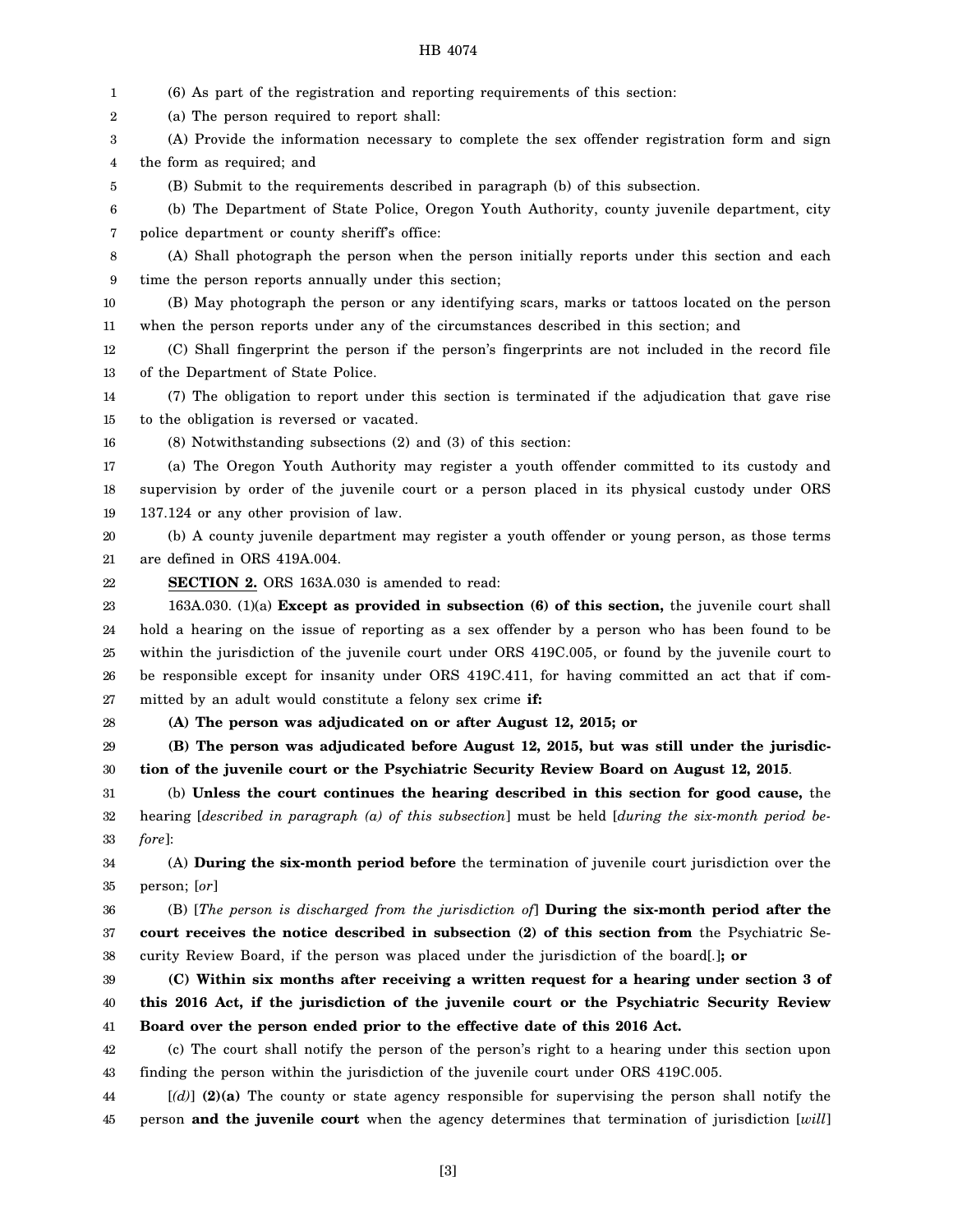1 2 3 4 5 6 7 8 9 10 11 12 13 14 15 16 17 18 19 20 21 22 23 24 25 26 27 28 29 30 31 32 33 34 35 36 37 38 39 40 41 42 43 44 45 **is likely to** occur within six months. [*(e) A petition requesting a hearing may be filed under this section by the person within six months of the termination date if the date has been set by the court, or within six months of the projected termination date provided to the person by the supervising agency.*] **(b) If the Psychiatric Security Review Board discharges a person prior to the end of the board's jurisdiction over the person, the board shall notify the juvenile court within three business days after the discharge date. (3) Upon receipt of the notice described in subsection (2) of this section, the court shall: (a) Appoint an attorney for the person as described in subsection (4) of this section; (b) Set an initial hearing date; and (c) Notify the parties and the juvenile department or the Psychiatric Security Review Board, if the department or board is supervising or has jurisdiction over the person, of the hearing at least 60 days before the hearing date. (4)(a) A person who is the subject of a hearing under this section has the right to be represented by a suitable attorney possessing skills and experience commensurate with the nature and complexity of the case, to consult with the attorney prior to the hearing and, if financially eligible, to have a suitable attorney appointed at state expense. (b) In order to comply with the right to counsel under paragraph (a) of this subsection, the court may: (A) Continue the appointment of the attorney appointed under ORS 419C.200 at the time of disposition; (B) Set a date prior to the hearing under this section in order to reappoint the attorney appointed under ORS 419C.200; or (C) Appoint or reappoint an attorney at any time in response to a request by the person who is the subject of a hearing under this section.** [*(2)*] **(5)(a)** The district attorney shall notify the victim prior to the hearing of the right to appear and the right to be heard under ORS 419C.273. **(b) If the person is under the jurisdiction of the Psychiatric Security Review Board, the board shall notify the following of the hearing: (A) The mental health agency providing services to the person, if any; (B) The person's board defense attorney; and (C) The assistant attorney general representing the state at board hearings. (6) A person may waive the right to the hearing described in this section after consultation with the person's attorney. If the court finds that the person has knowingly waived the right to a hearing, the court shall enter an order requiring the person to report as a sex offender under ORS 163A.025.** [*(3)*] **(7)** At the hearing described in subsection (1) of this section: (a) The district attorney, the victim, the person and the juvenile [*court counselor*] **department** or a representative of the Oregon Youth Authority shall have an opportunity to be heard. (b) The person who is the subject of the hearing has the burden of proving by clear and convincing evidence that the person is rehabilitated and does not pose a threat to the safety of the public. If the court finds that the person has not met the burden of proof, the court shall enter an order requiring the person to report as a sex offender under ORS 163A.025. [*(4)*] **(8)** In determining whether the person has met the burden of proof, the juvenile court may consider but need not be limited to considering: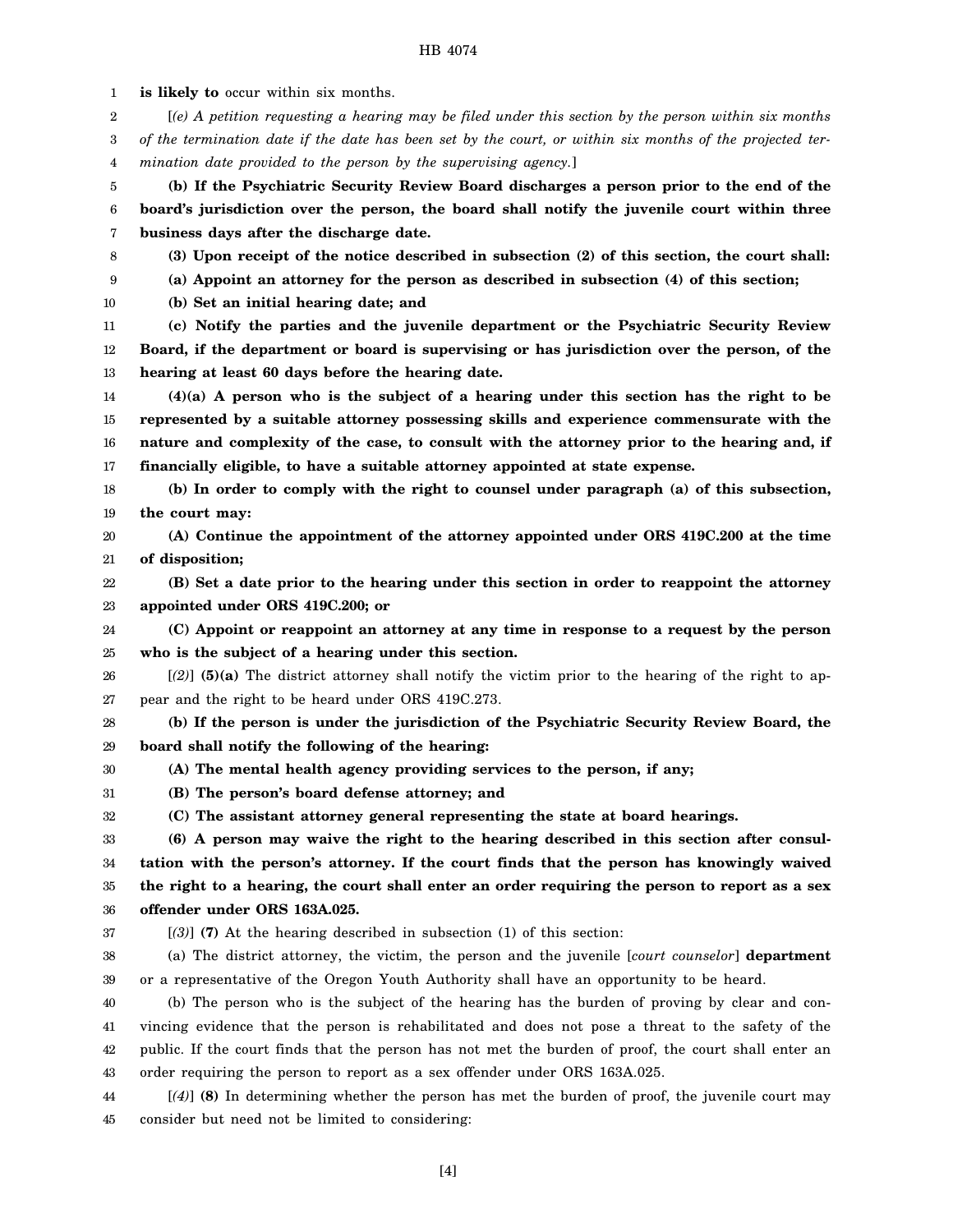- 1 2 3 4 5 6 7 8 9 10 11 12 13 14 15 16 17 18 19 20 21 22 23 24 25 26 27 28 29 30 31 32 33 34 35 36 37 38 39 40 41 42 43 44 (a) The extent and impact of any physical or emotional injury to the victim; (b) The nature of the act that subjected the person to the duty of reporting as a sex offender; (c) Whether the person used or threatened to use force in committing the act; (d) Whether the act was premeditated; (e) Whether the person took advantage of a position of authority or trust in committing the act; (f) The age of any victim at the time of the act, the age difference between any victim and the person and the number of victims; (g) The vulnerability of the victim; (h) Other acts committed by the person that would be crimes if committed by an adult and criminal activities engaged in by the person before and after the adjudication; (i) Statements, documents and recommendations by or on behalf of the victim or the parents of the victim; (j) The person's willingness to accept personal responsibility for the act and personal accountability for the consequences of the act; (k) The person's ability and efforts to pay the victim's expenses for counseling and other trauma-related expenses or other efforts to mitigate the effects of the act; (L) Whether the person has participated in and satisfactorily completed a sex offender treatment program or any other intervention, and if so the juvenile court may also consider: (A) The availability, duration and extent of the treatment activities; (B) Reports and recommendations from the providers of the treatment; (C) The person's compliance with court, board or supervision requirements regarding treatment; and (D) The quality and thoroughness of the treatment program; (m) The person's academic and employment history; (n) The person's use of drugs or alcohol before and after the adjudication; (o) The person's history of public or private indecency; (p) The person's compliance with and success in completing the terms of supervision; (q) The results of psychological examinations of the person; (r) The protection afforded the public by [*the continued existence of the*] records **of sex offender registration**; and (s) Any other relevant factors. [*(5)*] **(9)** In a hearing under this section, the juvenile court may receive testimony, reports and other evidence, without regard to whether the evidence is admissible under ORS 40.010 to 40.210 and 40.310 to 40.585, if the evidence is relevant evidence related to the determination and findings required under this section. As used in this subsection, "relevant evidence" has the meaning given that term in ORS 40.150. [*(6)(a)*] **(10)(a)** In a hearing under this section, [*the juvenile court shall review*] **the Oregon Youth Authority or the juvenile department, if either agency is supervising the person, or the Psychiatric Security Review Board, if the board has jurisdiction over the person, shall submit to the juvenile court the following records and materials in the possession of the agency or board at least 45 days prior to the hearing unless good cause is shown**: (A) Evaluations and treatment records concerning the person conducted by a clinician or program operating under the standards of practice for the evaluation and treatment of juvenile sex offenders adopted by the Sex Offender Treatment Board under ORS 675.400, and recommendations
- HB 4074

contained therein regarding the need for the person to register in order to protect the public from

45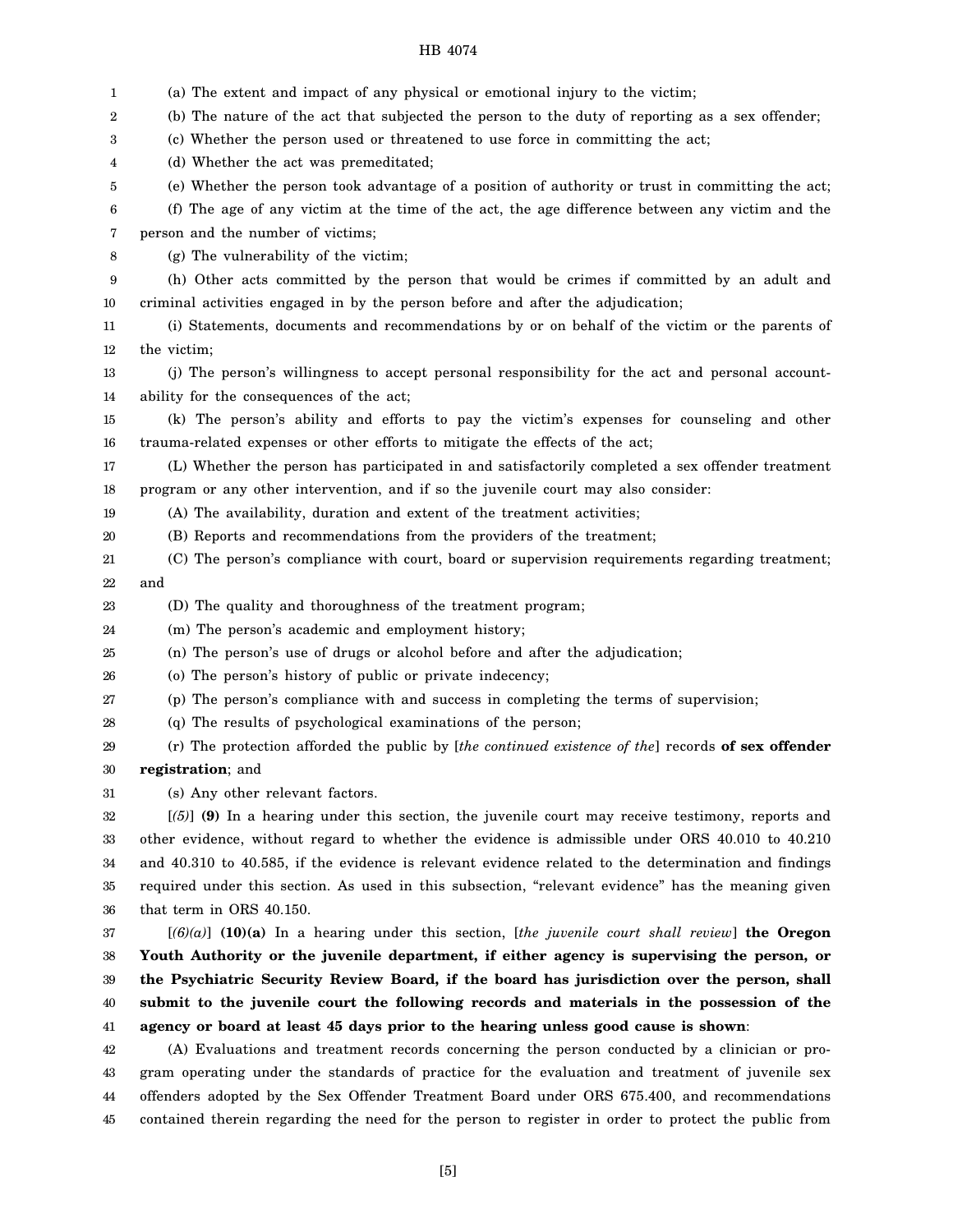1 future sex crimes; [*and*]

2 3 (B) All examination preparation material and examination records from polygraph examinations conducted by or for the treatment provider, juvenile department or Oregon Youth Authority[*.*]**; and**

4 **(C) The Psychiatric Security Review Board exhibit file.**

5 6 7 8 9 (b) Any records and materials [*to be reviewed by*] **submitted to** the court under this subsection shall be released and disclosed to the [*court,*] district attorney[*,*] **and the** person's attorney and to the Oregon Youth Authority or juvenile department that is responsible for the supervision of the person, no less than [*15*] **30** days prior to any hearing held under this section **unless good cause is shown**.

10 11 12 13 14 [*(7)*] **(11)** When the juvenile court enters an order described in subsection [*(3)(b)*] **(7)(b)** of this section, the court shall ensure that the person completes a form that documents the person's obligation to report under ORS 163A.025. No later than three business days after the person completes the form required by this subsection, the court shall ensure that the form is sent to the Department of State Police.

15 16 17 18 [*(8)(a) A person who is the subject of a hearing under this section has the right to be represented by suitable legal counsel possessing skills and experience commensurate with the nature and complexity of the case, to consult with counsel prior to the hearing and, if financially eligible, to have suitable counsel appointed at state expense.*]

19 20 [*(b) In order to comply with the right to counsel under paragraph (a) of this subsection, the court may:*]

21 22 [*(A) Continue the appointment of the attorney appointed under ORS 419C.200 at the time of disposition;*]

23 24 [*(B) Set a date prior to the hearing under this section in order to reappoint the attorney appointed under ORS 419C.200; or*]

25 26 [*(C) Appoint or reappoint an attorney at any time in response to a request by the person who is the subject of a hearing under this section.*]

27 28 [*(9)*] **(12)** Notwithstanding ORS 419C.005 (4)**(c), (d) and** (e), the juvenile court retains jurisdiction over a person for purposes of this section.

29 30 31 **(13) As used in this section, "parties" means the person, the state as represented by the district attorney or the juvenile department, and the Oregon Youth Authority or other child care agency, if the person is temporarily committed to the authority or agency.**

32 33 34 35 36 37 38 **SECTION 3. (1) A person found to be within the jurisdiction of the juvenile court under ORS 419C.005, or found by the juvenile court to be responsible except for insanity under ORS 419C.411, for having committed an act that, if committed by an adult, would constitute a felony sex crime, who was adjudicated before August 12, 2015, and was still under the jurisdiction of the juvenile court on August 12, 2015, and who ceased to be under the jurisdiction of the juvenile court before the effective date of this 2016 Act, is entitled to a hearing on the issue of reporting as a sex offender as described in this section.**

39 40 **(2) The juvenile court that had jurisdiction over a person described in subsection (1) of this section shall:**

41 42 43 44 **(a) Send written notice of the right to a hearing to the last-known address of the person and to the person's most recent attorney of record. The notice shall inform the person that, in order to have a hearing, the person must file a written request for the hearing with the juvenile court.**

45

**(b) Appoint an attorney for the person in accordance with ORS 163A.030 (4).**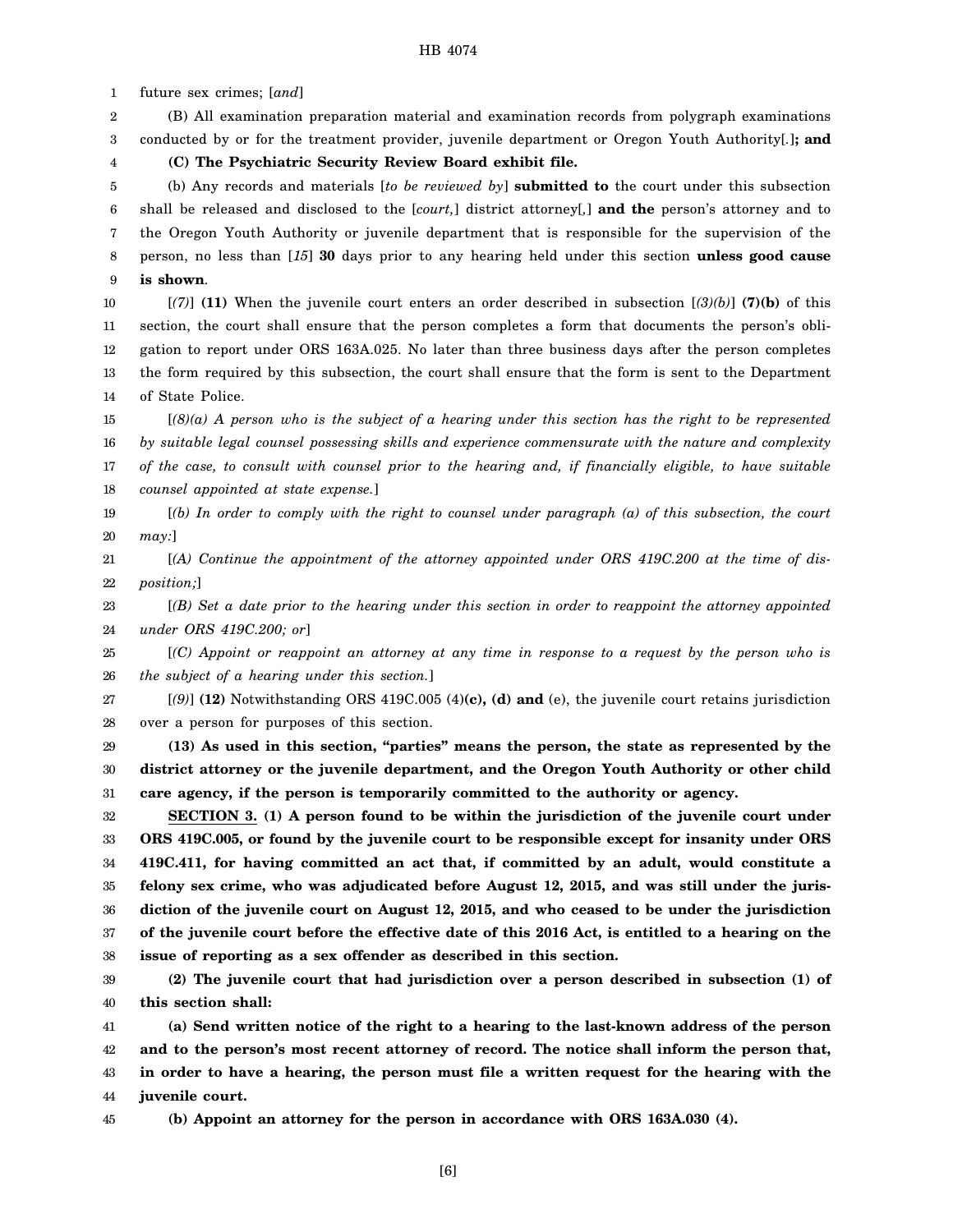1 2 3 4 5 6 7 8 9 10 11 12 13 14 15 16 17 18 19 20 21 22 23 24 25 26 27 28 29 30 31 32 33 34 35 36 37 38 39 40 41 42 43 44 **(3) Upon receiving a written request from a person for a hearing under this section, and after confirming the person's eligibility for the hearing, the court shall: (a) Set an initial hearing date; and (b) Notify the parties and the juvenile department or the Psychiatric Security Review Board, if the department or board is supervising or has jurisdiction over the person, of the hearing date. (4)(a) The district attorney shall notify the victim prior to a hearing under this section of the right to appear and the right to be heard under ORS 419C.273. (b) If the person was under the jurisdiction of the Psychiatric Security Review Board, the board shall notify the following of the hearing: (A) The mental health agency providing services to the person, if any; (B) The person's board defense attorney; and (C) The assistant attorney general representing the state at board hearings. (5) A person may waive the right to the hearing described in this section after consultation with the person's attorney. If the court finds that the person has knowingly waived the right to a hearing, the court shall enter an order requiring the person to report as a sex offender under ORS 163A.025. (6) ORS 163A.030 (7) to (12) apply to hearings held under this section. (7) If the court finds that the person has met the burden of proof as described in ORS 163A.030 (7)(b), the court shall enter an order that the person is not required to report as a sex offender and shall send a certified copy of the order to the Department of State Police. (8) If the court has not received a written request for a hearing within 30 days of sending the notice described in subsection (2) of this section, the court shall order that the person report as a sex offender under ORS 163A.025. (9) As used in this section, "parties" has the meaning given that term in ORS 163A.030. SECTION 4.** ORS 163A.030, as amended by section 2 of this 2016 Act, is amended to read: 163A.030. (1)(a) Except as provided in subsection (6) of this section, the juvenile court shall hold a hearing on the issue of reporting as a sex offender by a person who has been found to be within the jurisdiction of the juvenile court under ORS 419C.005, or found by the juvenile court to be responsible except for insanity under ORS 419C.411, for having committed an act that if committed by an adult would constitute a felony sex crime if: (A) The person was adjudicated on or after August 12, 2015; or (B) The person was adjudicated before August 12, 2015, but was still under the jurisdiction of the juvenile court or the Psychiatric Security Review Board on August 12, 2015. (b) Unless the court continues the hearing described in this section for good cause, the hearing must be held: (A) During the six-month period before the termination of juvenile court jurisdiction over the person; **or** (B) During the six-month period after the court receives the notice described in subsection (2) of this section from the Psychiatric Security Review Board, if the person was placed under the jurisdiction of the board[*; or*] [*(C) Within six months after receiving a written request for a hearing under section 3 of this 2016 Act, if the jurisdiction of the juvenile court or the Psychiatric Security Review Board over the person ended prior to the effective date of this 2016 Act*].

45 (c) The court shall notify the person of the person's right to a hearing under this section upon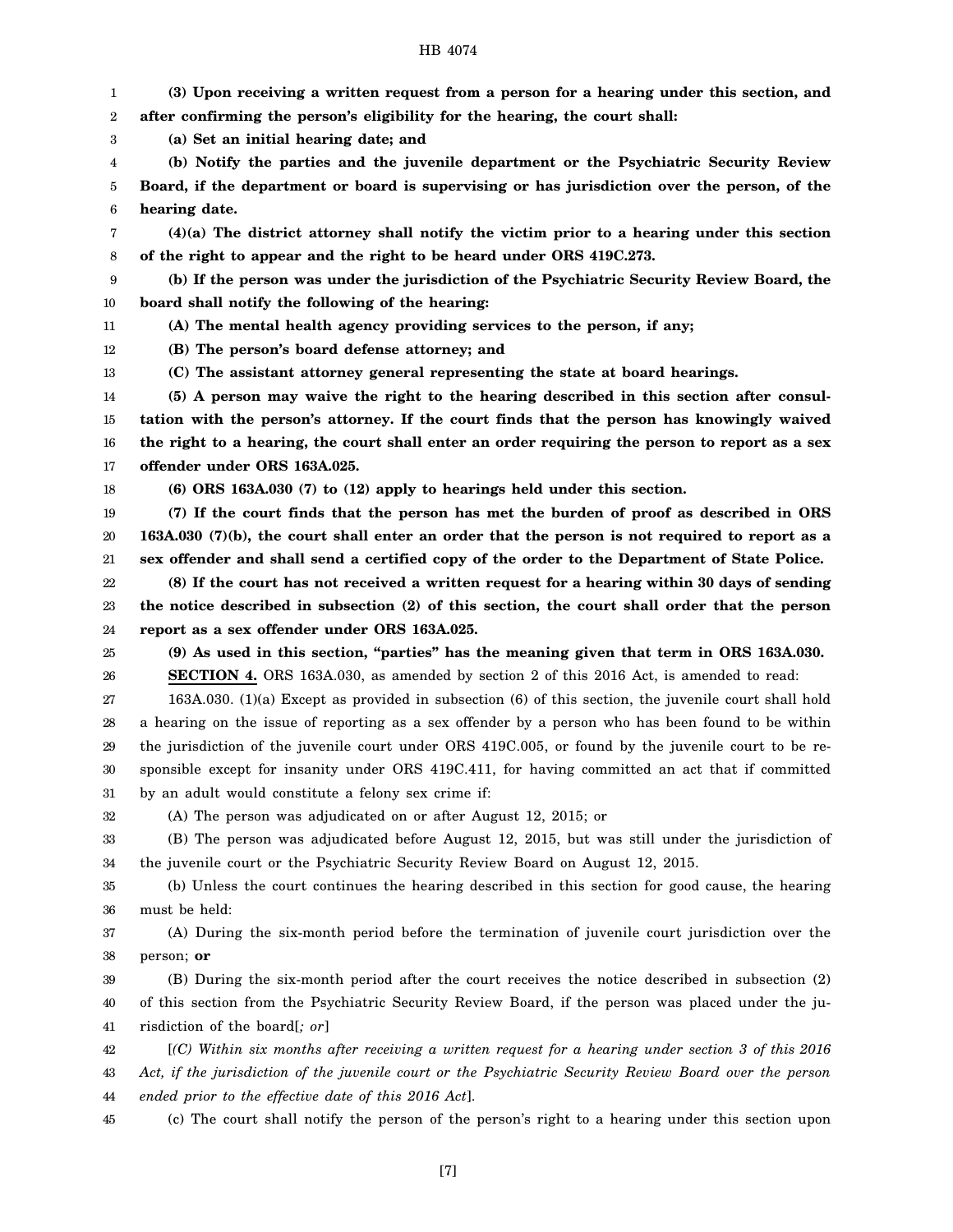1 finding the person within the jurisdiction of the juvenile court under ORS 419C.005.

2 3 4 (2)(a) The county or state agency responsible for supervising the person shall notify the person and the juvenile court when the agency determines that termination of jurisdiction is likely to occur within six months.

5 6 7 (b) If the Psychiatric Security Review Board discharges a person prior to the end of the board's jurisdiction over the person, the board shall notify the juvenile court within three business days after the discharge date.

8 (3) Upon receipt of the notice described in subsection (2) of this section, the court shall:

9 (a) Appoint an attorney for the person as described in subsection (4) of this section;

10 (b) Set an initial hearing date; and

11 12 13 (c) Notify the parties and the juvenile department or the Psychiatric Security Review Board, if the department or board is supervising or has jurisdiction over the person, of the hearing at least 60 days before the hearing date.

14 15 16 17 (4)(a) A person who is the subject of a hearing under this section has the right to be represented by a suitable attorney possessing skills and experience commensurate with the nature and complexity of the case, to consult with the attorney prior to the hearing and, if financially eligible, to have a suitable attorney appointed at state expense.

18 19 (b) In order to comply with the right to counsel under paragraph (a) of this subsection, the court may:

20 21 (A) Continue the appointment of the attorney appointed under ORS 419C.200 at the time of disposition;

22 23 (B) Set a date prior to the hearing under this section in order to reappoint the attorney appointed under ORS 419C.200; or

24 25 (C) Appoint or reappoint an attorney at any time in response to a request by the person who is the subject of a hearing under this section.

26 27 (5)(a) The district attorney shall notify the victim prior to the hearing of the right to appear and the right to be heard under ORS 419C.273.

28 29 (b) If the person is under the jurisdiction of the Psychiatric Security Review Board, the board shall notify the following of the hearing:

30 (A) The mental health agency providing services to the person, if any;

31 (B) The person's board defense attorney; and

32 (C) The assistant attorney general representing the state at board hearings.

33 34 35 (6) A person may waive the right to the hearing described in this section after consultation with the person's attorney. If the court finds that the person has knowingly waived the right to a hearing, the court shall enter an order requiring the person to report as a sex offender under ORS 163A.025.

36 (7) At the hearing described in subsection (1) of this section:

37 38 (a) The district attorney, the victim, the person and the juvenile department or a representative of the Oregon Youth Authority shall have an opportunity to be heard.

39 40 41 42 (b) The person who is the subject of the hearing has the burden of proving by clear and convincing evidence that the person is rehabilitated and does not pose a threat to the safety of the public. If the court finds that the person has not met the burden of proof, the court shall enter an order requiring the person to report as a sex offender under ORS 163A.025.

43 44 (8) In determining whether the person has met the burden of proof, the juvenile court may consider but need not be limited to considering:

45 (a) The extent and impact of any physical or emotional injury to the victim;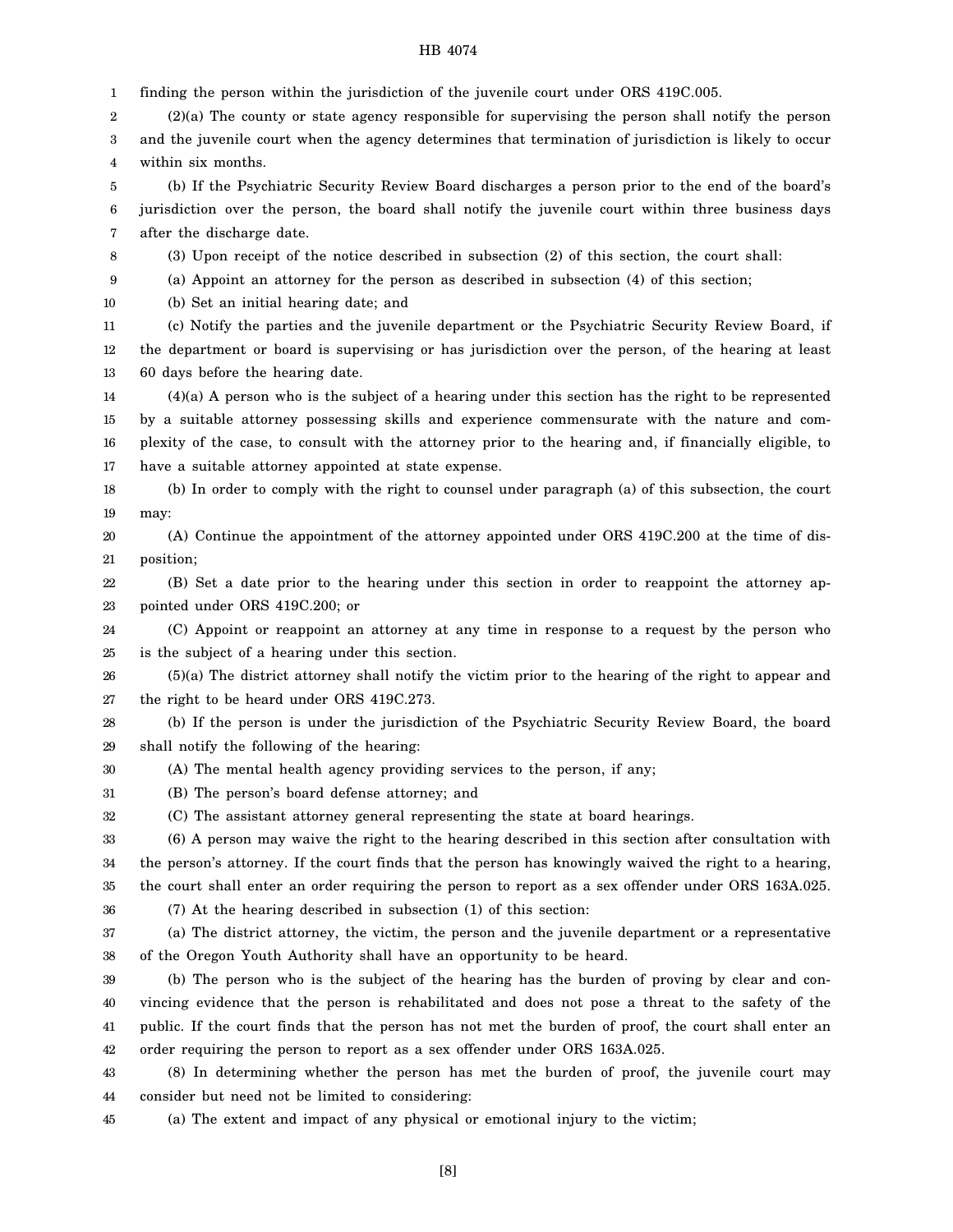| 1  | (b) The nature of the act that subjected the person to the duty of reporting as a sex offender;        |
|----|--------------------------------------------------------------------------------------------------------|
| 2  | (c) Whether the person used or threatened to use force in committing the act;                          |
| 3  | (d) Whether the act was premeditated;                                                                  |
| 4  | (e) Whether the person took advantage of a position of authority or trust in committing the act;       |
| 5  | (f) The age of any victim at the time of the act, the age difference between any victim and the        |
| 6  | person and the number of victims;                                                                      |
| 7  | (g) The vulnerability of the victim;                                                                   |
| 8  | (h) Other acts committed by the person that would be crimes if committed by an adult and               |
| 9  | criminal activities engaged in by the person before and after the adjudication;                        |
| 10 | (i) Statements, documents and recommendations by or on behalf of the victim or the parents of          |
| 11 | the victim;                                                                                            |
| 12 | (j) The person's willingness to accept personal responsibility for the act and personal account-       |
| 13 | ability for the consequences of the act;                                                               |
| 14 | (k) The person's ability and efforts to pay the victim's expenses for counseling and other             |
| 15 | trauma-related expenses or other efforts to mitigate the effects of the act;                           |
| 16 | (L) Whether the person has participated in and satisfactorily completed a sex offender treatment       |
| 17 | program or any other intervention, and if so the juvenile court may also consider:                     |
| 18 | (A) The availability, duration and extent of the treatment activities;                                 |
| 19 | (B) Reports and recommendations from the providers of the treatment;                                   |
| 20 | (C) The person's compliance with court, board or supervision requirements regarding treatment;         |
| 21 | and                                                                                                    |
| 22 | (D) The quality and thoroughness of the treatment program;                                             |
| 23 | (m) The person's academic and employment history;                                                      |
| 24 | (n) The person's use of drugs or alcohol before and after the adjudication;                            |
| 25 | (o) The person's history of public or private indecency;                                               |
| 26 | (p) The person's compliance with and success in completing the terms of supervision;                   |
| 27 | (q) The results of psychological examinations of the person;                                           |
| 28 | (r) The protection afforded the public by records of sex offender registration; and                    |
| 29 | (s) Any other relevant factors.                                                                        |
| 30 | (9) In a hearing under this section, the juvenile court may receive testimony, reports and other       |
| 31 | evidence, without regard to whether the evidence is admissible under ORS 40.010 to 40.210 and          |
| 32 | 40.310 to 40.585, if the evidence is relevant evidence related to the determination and findings re-   |
| 33 | quired under this section. As used in this subsection, "relevant evidence" has the meaning given       |
| 34 | that term in ORS 40.150.                                                                               |
| 35 | (10)(a) In a hearing under this section, the Oregon Youth Authority or the juvenile department,        |
| 36 | if either agency is supervising the person, or the Psychiatric Security Review Board, if the board     |
| 37 | has jurisdiction over the person, shall submit to the juvenile court the following records and mate-   |
| 38 | rials in the possession of the agency or board at least 45 days prior to the hearing unless good cause |
| 39 | is shown:                                                                                              |
| 40 | (A) Evaluations and treatment records concerning the person conducted by a clinician or pro-           |
| 41 | gram operating under the standards of practice for the evaluation and treatment of juvenile sex        |
| 42 | offenders adopted by the Sex Offender Treatment Board under ORS 675.400, and recommendations           |
| 43 | contained therein regarding the need for the person to register in order to protect the public from    |
| 44 | future sex crimes;                                                                                     |
| 45 | (B) All examination preparation material and examination records from polygraph examinations           |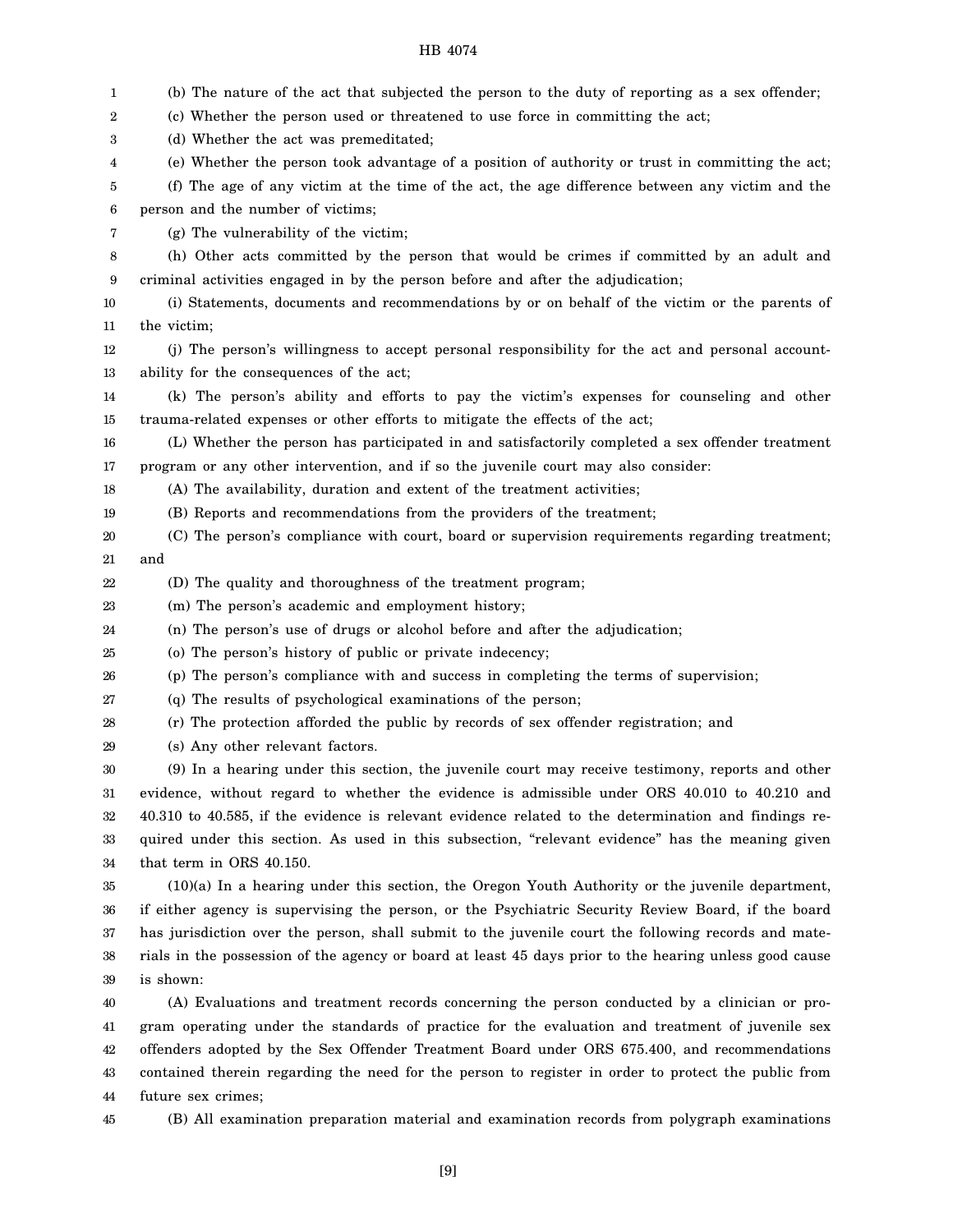1 conducted by or for the treatment provider, juvenile department or Oregon Youth Authority; and

(C) The Psychiatric Security Review Board exhibit file.

3 4 5 6 (b) Any records and materials submitted to the court under this subsection shall be released and disclosed to the district attorney and the person's attorney and to the Oregon Youth Authority or juvenile department that is responsible for the supervision of the person, no less than 30 days prior to any hearing held under this section unless good cause is shown.

7 8 9 10 (11) When the juvenile court enters an order described in subsection (7)(b) of this section, the court shall ensure that the person completes a form that documents the person's obligation to report under ORS 163A.025. No later than three business days after the person completes the form required by this subsection, the court shall ensure that the form is sent to the Department of State Police.

11 12 (12) Notwithstanding ORS 419C.005 (4)(c), (d) and (e), the juvenile court retains jurisdiction over a person for purposes of this section.

13 14 15 (13) As used in this section, "parties" means the person, the state as represented by the district attorney or the juvenile department, and the Oregon Youth Authority or other child care agency, if the person is temporarily committed to the authority or agency.

16

2

**SECTION 5.** ORS 163A.130 is amended to read:

17 18 19 20 21 163A.130. (1) A person required to report as a sex offender under ORS 163A.025 (1)(a) **or (1)(b)**, or required to report as a sex offender under the laws of another state as a result of an adjudication in an Oregon juvenile court, may file a petition for an order relieving the person of the obligation to report. The person must pay the filing fee established under ORS 21.135. If the person resides:

22 23 (a) In this state and is required to report under ORS 163A.025 (2) or (3), the petition must be filed in the juvenile court in which the person was adjudicated for the act that requires reporting.

24 25 (b) In another state and is required to report under ORS 163A.025 (4), the petition must be filed in the juvenile court in the county in which the person attends school or works.

26 27 28 (c) In another state and is required to report under the laws of the other state, the petition must be filed in the juvenile court in which the person was adjudicated for the act that requires reporting. (2) If the act giving rise to the obligation to report would constitute:

29 30 31 32 (a) A Class A or Class B felony sex crime if committed by an adult, the petition may be filed no sooner than two years after the termination of juvenile court jurisdiction over the person or, if the person is placed under the jurisdiction of the Psychiatric Security Review Board, no sooner than two years after the person is discharged from the jurisdiction of the board.

33 34 35 36 (b) A Class C felony sex crime if committed by an adult, the petition may be filed no sooner than 30 days before the termination of juvenile court jurisdiction over the person or, if the person is placed under the jurisdiction of the Psychiatric Security Review Board, no sooner than 30 days before the person is discharged from the jurisdiction of the board.

37 38 39 (3)(a) The juvenile court in which a petition under this section is filed may transfer the matter to the juvenile court of the county that last supervised the person if the court determines that the convenience of the parties, the victim and witnesses require the transfer.

40

(b) The juvenile court has exclusive original jurisdiction in any proceeding under this section.

41 42 (c) The person, the district attorney and the juvenile department are parties to a hearing on a petition filed under this section.

43 44 45 (4) The person filing the petition has the burden of proving by clear and convincing evidence that the person is rehabilitated and does not pose a threat to the safety of the public. In determining whether the person has met the burden of proof, the juvenile court may consider but need not be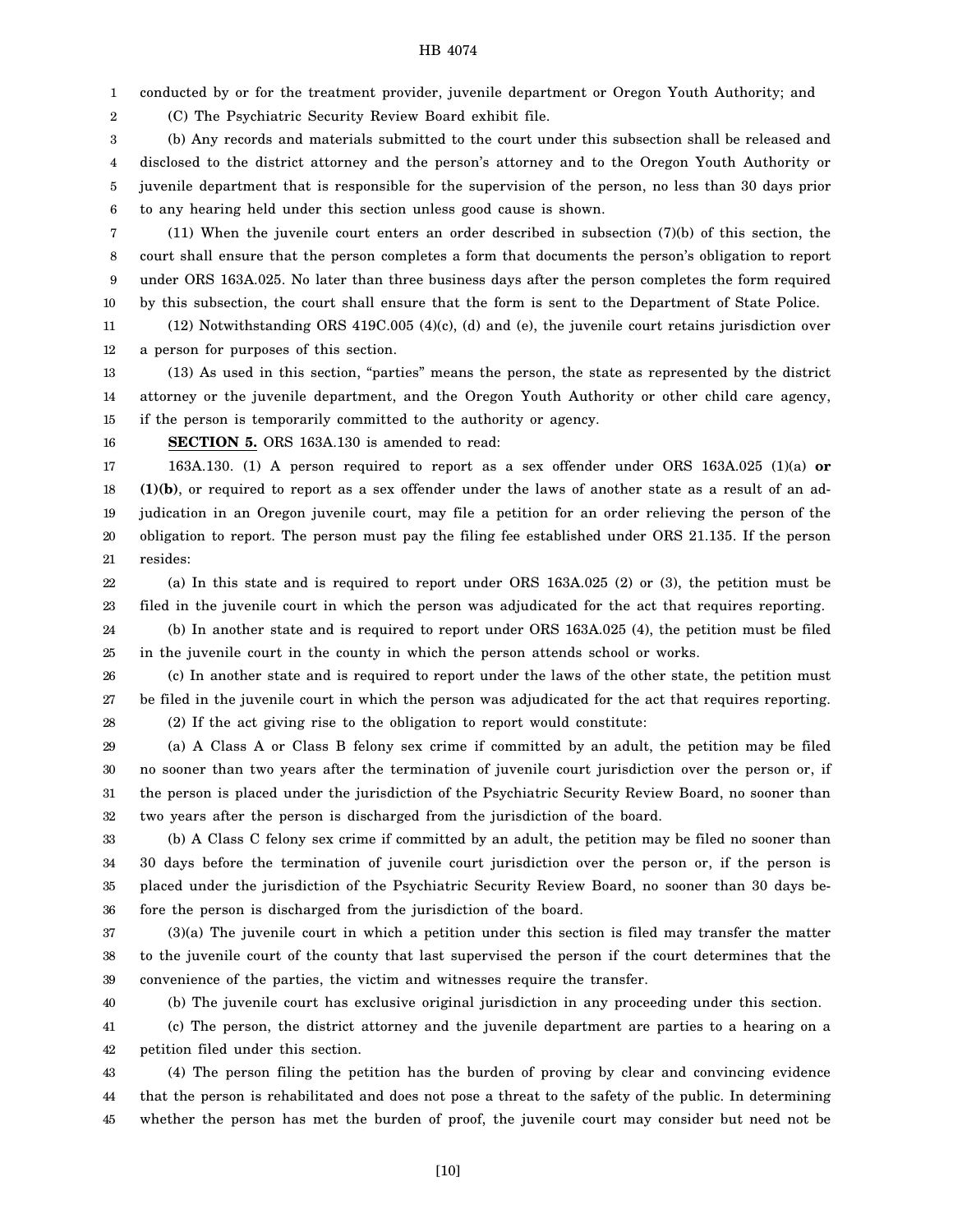1 2 3 4 5 6 7 8 9 10 11 12 13 14 15 16 17 18 19 20 21 22 23 24 25 26 27 28 29 30 31 32 33 34 35 36 37 38 39 40 41 42 43 44 limited to considering: (a) The extent and impact of any physical or emotional injury to the victim; (b) The nature of the act that subjected the person to the obligation of reporting as a sex offender; (c) Whether the person used or threatened to use force in committing the act; (d) Whether the act was premeditated; (e) Whether the person took advantage of a position of authority or trust in committing the act; (f) The age of any victim at the time of the act, the age difference between any victim and the person and the number of victims; (g) The vulnerability of the victim; (h) Other acts committed by the person that would be crimes if committed by an adult and criminal activities engaged in by the person before and after the adjudication; (i) Statements, documents and recommendations by or on behalf of the victim or the parents of the victim; (j) The person's willingness to accept personal responsibility for the act and personal accountability for the consequences of the act; (k) The person's ability and efforts to pay the victim's expenses for counseling and other trauma-related expenses or other efforts to mitigate the effects of the act; (L) Whether the person has participated in and satisfactorily completed a sex offender treatment program or any other intervention, and if so the juvenile court may also consider: (A) The availability, duration and extent of the treatment activities; (B) Reports and recommendations from the providers of the treatment; (C) The person's compliance with court, board or supervision requirements regarding treatment; and (D) The quality and thoroughness of the treatment program; (m) The person's academic and employment history; (n) The person's use of drugs or alcohol before and after the adjudication; (o) The person's history of public or private indecency; (p) The person's compliance with and success in completing the terms of supervision; (q) The results of psychological examinations of the person; (r) The protection afforded the public by the continued existence of the records; and (s) Any other relevant factors. (5) In a hearing under this section, the juvenile court may receive testimony, reports and other evidence without regard to whether the evidence is admissible under ORS 40.010 to 40.210 and 40.310 to 40.585 if the evidence is relevant to the determination and findings required under this section. As used in this subsection, "relevant evidence" has the meaning given that term in ORS 40.150. (6) When a petition is filed under this section, the state has the right to have a psychosexual evaluation of the person conducted. The state shall file notice with the juvenile court of its intention to have the person evaluated. If the person objects to the evaluator chosen by the state, the juvenile court for good cause shown may direct the state to select a different evaluator. (7) As soon as practicable after a petition has been filed under this section, the district attorney or juvenile department shall make a reasonable effort to notify the victim of the crime that the person has filed a petition seeking relief under this section and, if the victim has requested, to in-

45 form the victim of the date, time and place of a hearing on the petition in advance of the hearing.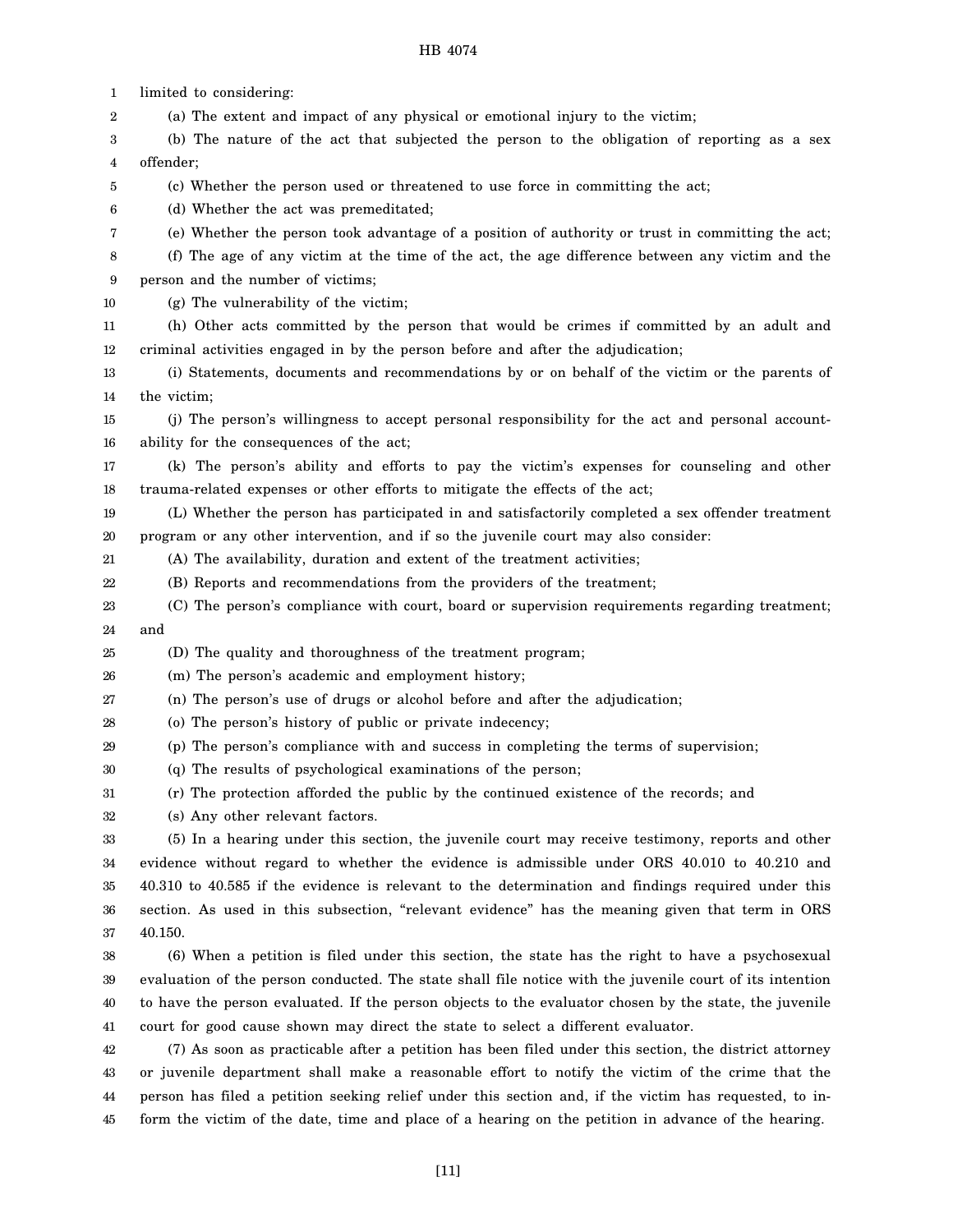1 (8)(a) When a petition filed under this section is filed:

2 3 4 (A) While the person is under the jurisdiction of the juvenile court or the Psychiatric Security Review Board or less than three years after the date the jurisdiction is terminated, the court shall hold a hearing no sooner than 60 days and no later than 120 days after the date of filing.

5 6 7 (B) Three years or more after the date the juvenile court or board jurisdiction is terminated, the court shall hold a hearing no sooner than 90 days and no later than 150 days after the date of filing. (b) Notwithstanding paragraph (a) of this subsection, upon a showing of good cause, the court

8 may extend the period of time in which a hearing on the petition must be held.

9 10 (9)(a) When the person proves by clear and convincing evidence that the person is rehabilitated and does not pose a threat to the safety of the public, the court shall grant the petition.

11 12 13 (b) Notwithstanding paragraph (a) of this subsection, the court may not grant a petition filed under this section before the date the juvenile court or board jurisdiction over the person is terminated.

14 15 16 (10) When a juvenile court enters an order relieving a person of the requirement to report under ORS 163A.025, the person shall send a certified copy of the juvenile court order to the Department of State Police.

17 18 19 20 21 (11) If a person commits an act that could be charged as a sex crime listed in ORS 137.707 and the person is 15, 16 or 17 years of age at the time the act is committed, the state and the person may stipulate that the person may not petition for relief under this section as part of an agreement that the person be subject to the jurisdiction of the juvenile court rather than being prosecuted as an adult under ORS 137.707.

22 23 24 25 26 27  $(12)$  When a petition is filed under subsection  $(2)(b)$  of this section before the termination of juvenile court or board jurisdiction, if the person, or the parent or guardian of the person if the person is less than 18 years of age, requests counsel and is without sufficient financial means to employ suitable counsel to represent the person, for purposes of the petition described in this section, the court shall appoint suitable counsel to represent the person. Appointment of counsel under this subsection is subject to ORS 419C.200, 419C.203, 419C.206 and 419C.209.

28

**SECTION 6.** ORS 163A.135 is amended to read:

29 30 31 32 163A.135. (1) Except as provided in subsection (7) of this section, a person required to report under ORS 163A.025 [*(1)(b)*] **(1)(c)** may file a petition in the juvenile court for an order relieving the person of the duty to report. The person must pay the filing fee established under ORS 21.135. If the person resides:

33 34 (a) In this state and is required to report under ORS 163A.025 (2) or (3), the petition must be filed in the juvenile court of the county in which the person resides.

35 36 (b) In another state and is required to report under ORS 163A.025 (4), the petition must be filed in the juvenile court of the county in which the person attends school or works.

37

(2) If the act giving rise to the obligation to report would constitute:

38 39 40 (a) A Class A or Class B felony sex crime if committed in this state by an adult, the petition may be filed no sooner than two years after the termination of the other United States court's jurisdiction over the person.

41 42 43 (b) A Class C felony sex crime if committed in this state by an adult, the petition may be filed no sooner than 30 days before the termination of the other United States court's jurisdiction over the person.

44 45 (3) The person filing the petition must submit with the petition all releases and waivers necessary to allow the district attorney for the county in which the petition is filed to obtain the fol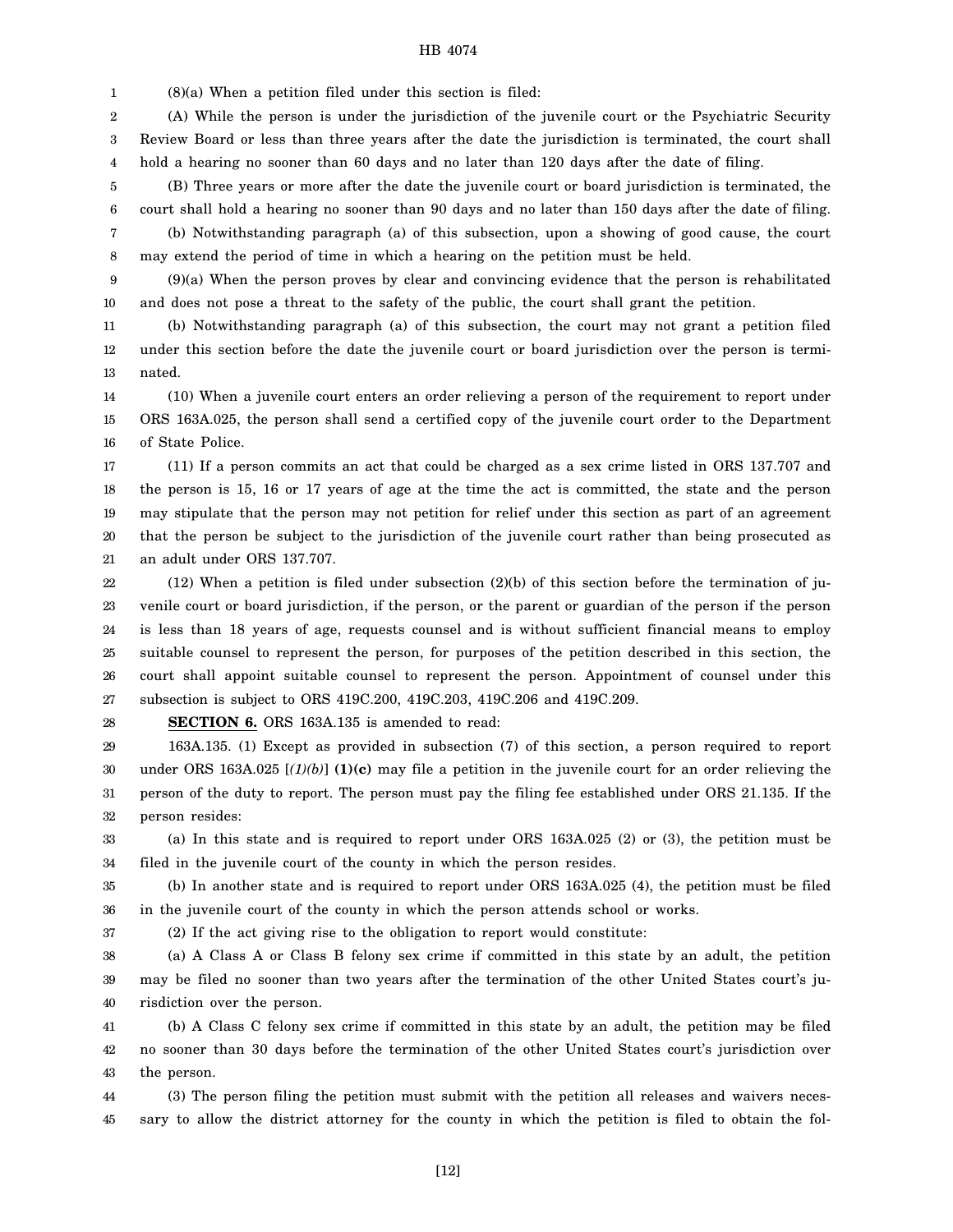1 lowing documents from the jurisdiction in which the person was adjudicated for the act for which

2 reporting is required:

- 3 (a) The juvenile court petition;
- 4 (b) The dispositional report to the court;
- 5 (c) The order of adjudication or jurisdiction;
- 6 (d) Any other relevant court documents;
- 7 (e) The police report relating to the act for which reporting is required;
- 8 (f) The order terminating jurisdiction for the act for which reporting is required; and

9 10 (g) The evaluation and treatment records or reports of the person that are related to the act for which reporting is required.

11 12 13 (4) A person filing a petition under this section has the burden of proving by clear and convincing evidence that the person is rehabilitated and does not pose a threat to the safety of the public.

14 15 (5) Unless the court finds good cause for a continuance, the court shall hold a hearing on the petition no sooner than 90 days and no later than 150 days after the date the petition is filed.

16 17 18 19 20 (6) If a person who files a petition under this section is required to report as a sex offender for having committed an act that if committed in this state could have subjected the person to prosecution as an adult under ORS 137.707, the court may not grant the petition notwithstanding the fact that the person has met the burden of proof established in subsection (4) of this section unless the court determines that to do so is in the interest of public safety.

21 22 (7) This section does not apply to a person who is required to register as a sex offender for life in the jurisdiction in which the offense occurred.

23 24 25 26 (8) In a hearing under this section, the court may receive testimony, reports and other evidence without regard to whether the evidence is admissible under ORS 40.010 to 40.210 and 40.310 to 40.585 if the evidence is relevant to the determination and findings required under this section. As used in this subsection, "relevant evidence" has the meaning given that term in ORS 40.150.

27 28 29 30 (9) If the court is satisfied by clear and convincing evidence that the person is rehabilitated and that the person does not pose a threat to the safety of the public, the court shall enter an order relieving the person of the duty to report. When the court enters an order under this subsection, the person shall send a certified copy of the court order to the Department of State Police.

31 32 33 **SECTION 7.** ORS 419A.255, as amended by section 11, chapter 417, Oregon Laws 2013, section 8, chapter 439, Oregon Laws 2013, section 3, chapter 71, Oregon Laws 2014, and section 2, chapter 293, Oregon Laws 2015, is amended to read:

34 35 419A.255. (1)(a) The clerk of the court shall maintain a record of each case and a supplemental confidential file for each case, except as otherwise provided in ORS 7.120.

36 37 (b) The record of the case shall be withheld from public inspection but is open to inspection by the following:

38 (A) The judge of the juvenile court and those acting under the judge's direction;

- 39 (B) The child;
- 40 (C) The ward;

41 (D) The youth;

42 (E) The youth offender;

43 (F) The parent or guardian of the child, ward, youth or youth offender;

44 (G) The guardian ad litem for the parent;

45 (H) A person allowed to intervene in a proceeding involving the child, ward, youth or youth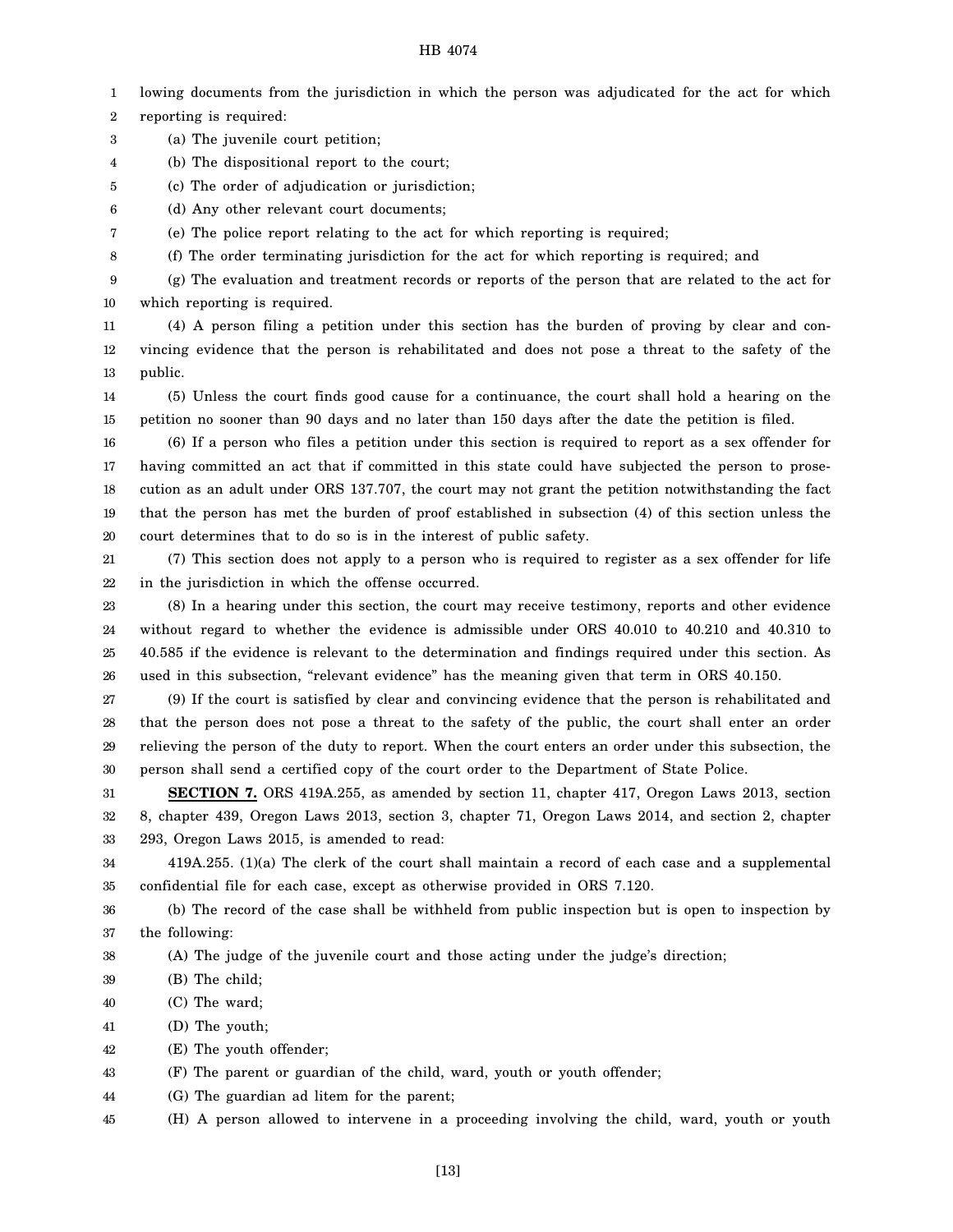| 1  | offender;                                                                                             |
|----|-------------------------------------------------------------------------------------------------------|
| 2  | (I) The court appointed special advocate, and a representative of a CASA Volunteer Program            |
| 3  | as defined in ORS 458.580, when reasonably necessary for the appointment or supervision of court      |
| 4  | appointed special advocates;                                                                          |
| 5  | (J) The attorneys or prospective appellate attorneys for any of the persons listed in subpara-        |
| 6  | graphs (B) to (I) of this paragraph;                                                                  |
| 7  | (K) The surrogate;                                                                                    |
| 8  | (L) Service providers in the case;                                                                    |
| 9  | (M) The district attorney or assistant attorney general representing a party in the case;             |
| 10 | (N) The juvenile department;                                                                          |
| 11 | (O) The Department of Human Services;                                                                 |
| 12 | (P) The Oregon Youth Authority; and                                                                   |
| 13 | (Q) Any other person or entity allowed by the court pursuant to section 9 of this 2016 Act.           |
| 14 | (c) The following are entitled to copies of the record of the case:                                   |
| 15 | (A) The judge of the juvenile court and those acting under the judge's direction;                     |
| 16 | (B) A party to the extent permitted under ORS 419B.875 (2) or 419C.285 (2);                           |
| 17 | (C) A guardian ad litem for a parent to the same extent the parent is permitted to copies under       |
| 18 | ORS 419B.875 (2) or 419C.285 (2);                                                                     |
| 19 | (D) Persons listed in paragraph $(b)(J)$ to $(P)$ of this subsection; and                             |
| 20 | (E) Any other person or entity allowed by the court pursuant to section 9 of this 2016 Act.           |
| 21 | (2)(a) Reports and other material relating to the child, ward, youth or youth offender's history      |
| 22 | and prognosis in the record of the case or the supplemental confidential file are privileged and, ex- |
| 23 | cept at the request of the child, ward, youth or youth offender, shall be withheld from public in-    |
| 24 | spection except that inspection is permitted as set forth in subsection (1)(b) of this section and    |
| 25 | paragraph (b) of this subsection. The offer or admission of reports and other material in the record  |
| 26 | of the case or the supplemental confidential file as exhibits in a hearing or trial does not waive or |
| 27 | otherwise change the privileged status of the reports and other material, except for purposes of the  |
| 28 | hearing or trial in which the reports and other material are offered or admitted. Once offered as     |
| 29 | an exhibit, reports and other material relating to the child, ward, youth or youth offender's history |
| 30 | and prognosis that were maintained in the supplemental confidential file become part of the record    |
| 31 | of the case but are subject to paragraph (e) of this subsection.                                      |
| 32 | (b) A supplemental confidential file is open to inspection by the following:                          |
| 33 | (A) The judge of the juvenile court and those acting under the judge's direction;                     |
| 34 | (B) The parent or guardian of the child or ward in a dependency case;                                 |
| 35 | (C) The guardian ad litem for the parent of a child or ward in a dependency case;                     |
| 36 | (D) The parent or guardian of the youth or youth offender in a delinquency case if the youth          |
| 37 | or youth offender consents to, or the court authorizes, inspection;                                   |
| 38 | (E) The guardian ad litem for the parent of a youth or youth offender in a delinquency case if        |
| 39 | the youth or youth offender consents to, or the court authorizes, inspection;                         |
| 40 | (F) A person allowed to intervene in a proceeding involving the child, ward, youth or youth           |
| 41 | offender;                                                                                             |
| 42 | (G) The court appointed special advocate, and a representative of a CASA Volunteer Program            |
| 43 | as defined in ORS 458.580, when reasonably necessary for the appointment or supervision of court      |
| 44 | appointed special advocates;                                                                          |

45 (H) The surrogate;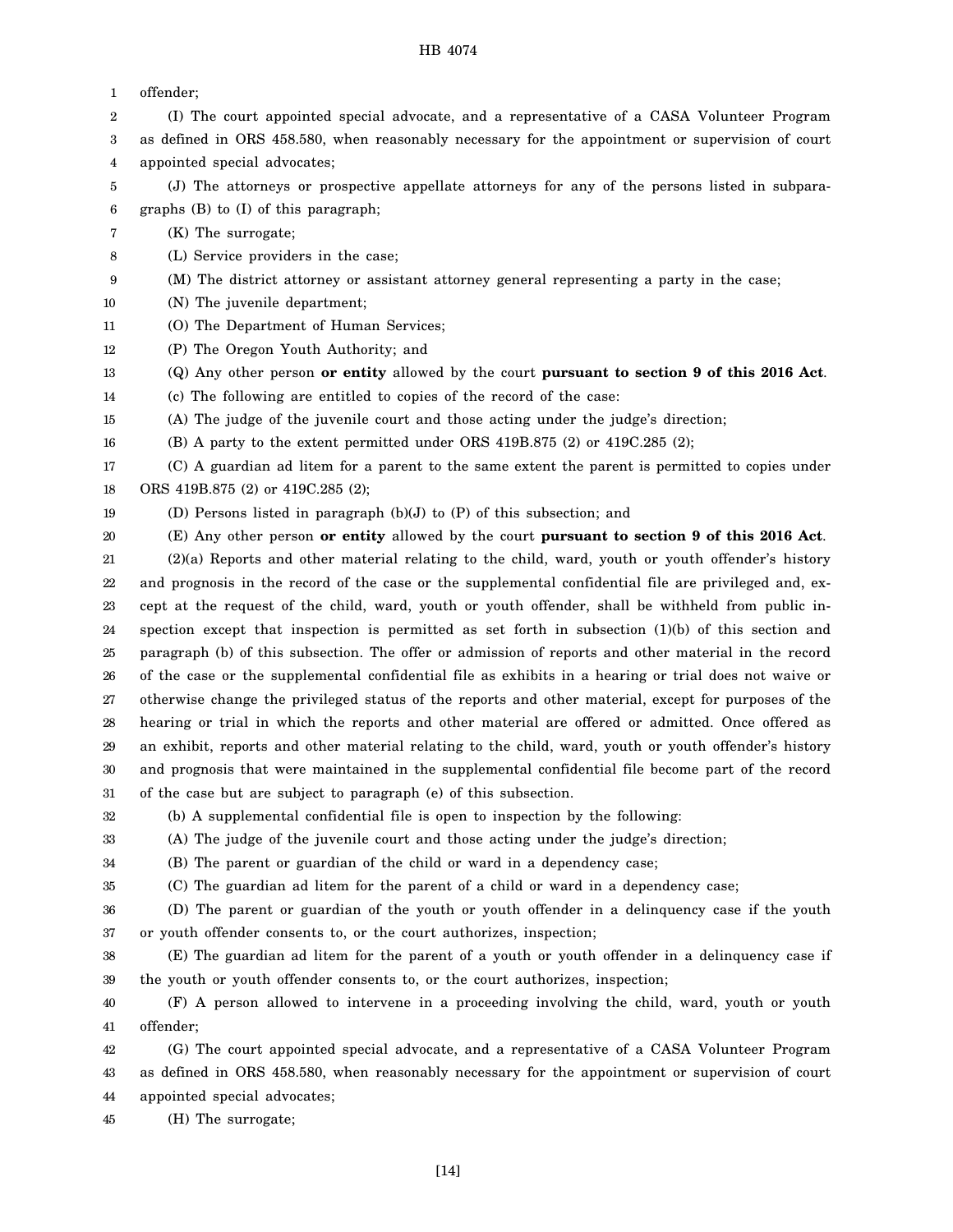| 1  | (I) Service providers in the case;                                                                       |
|----|----------------------------------------------------------------------------------------------------------|
| 2  | (J) The attorneys or prospective appellate attorneys for:                                                |
| 3  | (i) The child;                                                                                           |
| 4  | (ii) The ward;                                                                                           |
| 5  | (iii) The youth;                                                                                         |
| 6  | (iv) The youth offender;                                                                                 |
| 7  | (v) The parent or guardian of the child, ward, youth or youth offender;                                  |
| 8  | (vi) The guardian ad litem for the parent;                                                               |
| 9  | (vii) A person allowed to intervene in a proceeding involving the child or ward in a dependency          |
| 10 | case; or                                                                                                 |
| 11 | (viii) The court appointed special advocate and a representative of a CASA Volunteer Program             |
| 12 | as defined in ORS 458.580;                                                                               |
| 13 | (K) The district attorney or assistant attorney general representing a party in the case;                |
| 14 | (L) The juvenile department;                                                                             |
| 15 | (M) The Department of Human Services;                                                                    |
| 16 | (N) The Oregon Youth Authority; and                                                                      |
| 17 | (O) Any other person or entity allowed by the court pursuant to section 9 of this 2016 Act.              |
| 18 | (c) The supplemental confidential file in cases under ORS 419C.005 may be disclosed to the su-           |
| 19 | perintendent of the school district in which the youth offender resides or the superintendent's          |
| 20 | designee.                                                                                                |
| 21 | (d) The following are entitled to copies of material maintained in the supplemental confidential         |
| 22 | file:                                                                                                    |
| 23 | (A) The judge of the juvenile court and those acting under the judge's direction;                        |
| 24 | (B) Service providers in the case;                                                                       |
| 25 | (C) School superintendents and their designees in cases under ORS 419C.005;                              |
| 26 | (D) Attorneys designated under subsection $(2)(b)(J)$ of this section;                                   |
| 27 | (E) The district attorney or assistant attorney general representing a party in the case;                |
| 28 | (F) The juvenile department;                                                                             |
| 29 | (G) The Department of Human Services;                                                                    |
| 30 | (H) The Oregon Youth Authority;                                                                          |
| 31 | (I) The court appointed special advocate, and a representative of a CASA Volunteer Program               |
| 32 | as defined in ORS 458.580, when reasonably necessary for the appointment or supervision of court         |
| 33 | appointed special advocates; and                                                                         |
| 34 | (J) Any other person or entity allowed by the court pursuant to section 9 of this 2016 Act.              |
| 35 | (e) A person that obtains copies of material in the supplemental confidential file pursuant to           |
| 36 | paragraph (d) of this subsection is responsible for preserving the confidentiality of the material in    |
| 37 | the supplemental confidential file. A service provider, school superintendent or superintendent's        |
| 38 | designee who obtains copies of such material shall destroy the copies upon the conclusion of in-         |
| 39 | volvement in the case.                                                                                   |
| 40 | (3) Except as otherwise provided in subsection (5) of this section, no information appearing in          |
| 41 | the record of the case or in the supplemental confidential file may be disclosed to any person not       |
| 42 | described in subsections $(1)(b)$ and $(2)(b)$ of this section, respectively, without the consent of the |
| 43 | court, except for purposes of evaluating the child, ward, youth or youth offender's eligibility for      |
| 44 | special education as provided in ORS chapter 343, and no such information may be used in evidence        |
| 45 | in any proceeding to establish criminal or civil liability against the child, ward, youth or youth       |

[15]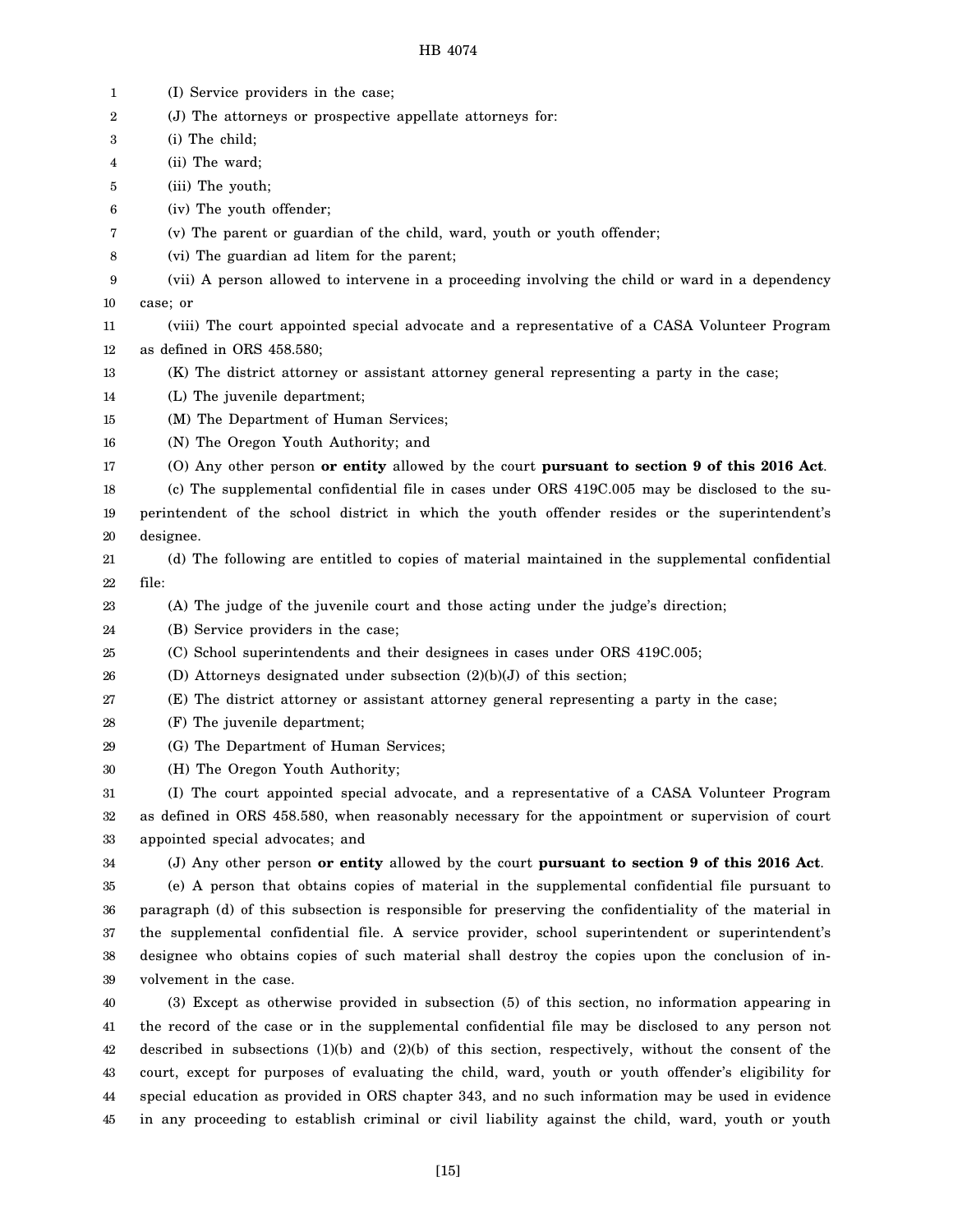1 offender, whether such proceeding occurs after the child, ward, youth or youth offender has reached

2 18 years of age or otherwise, except for the following purposes:

3 4 (a) In connection with a presentence investigation after guilt has been admitted or established in a criminal court.

5 6 (b) In connection with a proceeding in another juvenile court concerning the child, ward, youth or youth offender or an appeal from the juvenile court.

7 8 9  $(4)(a)$  When a person described in subsection  $(1)(b)(M)$ ,  $(N)$ ,  $(0)$  or  $(P)$  of this section inspects or obtains copies of reports, materials or documents under this subsection or under subsection (1) or (2) of this section, the person may not use or disclose the reports, materials or documents, except:

10 (A) As provided in this subsection or under subsection (1) or (2) of this section;

11 12 (B) In the juvenile court proceeding for which the reports, materials or documents were sought or disclosed;

13 (C) With the consent of the court; or

14 (D) As provided in ORS 419A.253.

37

15 16 17 18 19 20 21 22 (b) Nothing in this section prohibits the district attorney or assistant attorney general representing a party in a juvenile court proceeding, the juvenile department, the Department of Human Services, the Oregon Youth Authority or other parties in the proceeding or their attorneys from disclosing to each other reports, materials or documents described in subsections (1) and (2) of this section if the disclosure is reasonably necessary to perform official duties related to the involvement of the child, ward, youth or youth offender with the juvenile court or the juvenile department. A person to whom reports, materials or documents are disclosed under this subsection is subject to subsection (3) of this section.

23 24 25 26 27 28 (5)(a) Information contained in the supplemental confidential file that, in the professional judgment of the juvenile counselor, caseworker, school superintendent or superintendent's designee, teacher or detention worker to whom the information in the supplemental confidential file has been provided, indicates a clear and immediate danger to another person or to society shall be disclosed to the appropriate authority and the person who is in danger from the child, ward, youth or youth offender.

29 30 31 (b) A person that discloses information under paragraph (a) of this subsection has immunity from any liability, civil or criminal, that might otherwise be incurred or imposed for making the disclosure.

32 33 34 (c) Nothing in this subsection affects the provisions of ORS 146.750, 146.760, 419B.035, 419B.040 and 419B.045. The disclosure of information under this subsection does not make the information admissible in any court or administrative proceeding if it is not otherwise admissible.

35 36 (6) Notwithstanding any other provision of law, and subject to subsection (8) of this section, the following are not confidential and not exempt from disclosure:

(a) The name and date of birth of the youth or youth offender;

38 (b) The basis for the juvenile court's jurisdiction over the youth or youth offender;

39 40 (c) The date, time and place of any juvenile court proceeding in which the youth or youth offender is involved;

41 42 (d) The act alleged in the petition that if committed by an adult would constitute a crime if jurisdiction is based on ORS 419C.005;

43 44 (e) That portion of the juvenile court order providing for the legal disposition of the youth or youth offender when jurisdiction is based on ORS 419C.005;

45 (f) The names and addresses of the youth or youth offender's parents or guardians; and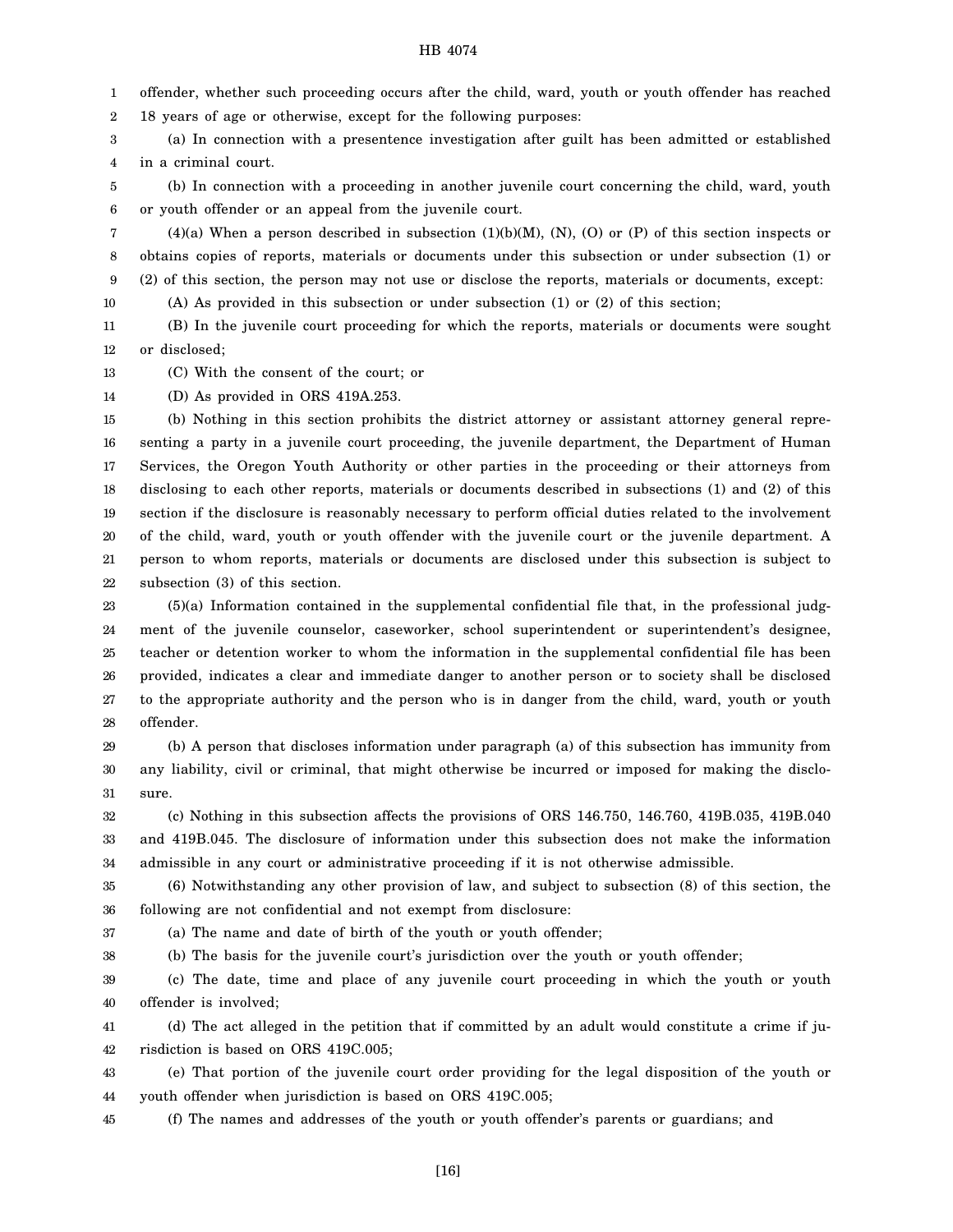1 (g) The register described in ORS 7.020 when jurisdiction is based on ORS 419C.005.

2 3 4 5 (7) Notwithstanding any other provision of law, and subject to subsection (8) of this section, when a youth has been taken into custody under ORS 419C.080, the following information shall be disclosed unless, and only for so long as, there is a clear need to delay disclosure in the course of a specific investigation, including the need to protect the complaining party or the victim:

6 (a) The youth's name and age and whether the youth is employed or in school;

(b) The youth offense for which the youth was taken into custody;

8 9 (c) The name and age of the adult complaining party and the adult victim, unless the disclosure of such information is otherwise prohibited or restricted;

10

7

(d) The identity of the investigating and arresting agency; and

11 12 (e) The time and place that the youth was taken into custody and whether there was resistance, pursuit or a weapon used in taking the youth into custody.

13 14 15 16 17 18 (8) Except as provided in ORS 419A.300 and unless otherwise directed by the court, only the juvenile court, the county juvenile department and the Oregon Youth Authority may disclose the information under subsections (6) and (7) of this section if the information is subject to disclosure. The youth authority may disclose only information relating to youth offenders committed to the youth authority by order of the juvenile court if the information is subject to disclosure under subsection (6) or (7) of this section.

19 20 21 (9) Nothing in this section limits access to any juvenile court records by an appellate court reviewing a juvenile court order or judgment. Appellate court rules may establish procedures for appellate court access to juvenile records.

22 23 24 25 (10) Nothing in this section prohibits the court from providing to the administrator as defined in ORS 25.010 the date of entry of a judgment terminating parental rights or the date of entry of a judgment terminating wardship following entry of a judgment of adoption together with the names and dates of birth of the parents and children subject to the judgment.

26 27 28 29 30 31 (11) In addition to any other provision in this section, the Judicial Department may permit county or statewide access to juvenile court records or information**, including audio and video recordings,** by county juvenile departments, the Department of Human Services, the Oregon Youth Authority, district attorney offices, the office of the Attorney General, the office of public defense services, prospective appellate attorneys or public defense providers subject to the following restrictions:

32 33 (a) A prospective appellate attorney or public defense provider granted access under this subsection must agree, pursuant to a written agreement with the Judicial Department, to access:

34

(A) Party information only for purposes of conflicts screening procedures; and

35 36 37 (B) Other records or information about a client only as reasonably necessary for the representation of that client in any juvenile case in which the client is a party, subject to applicable state and federal confidentiality laws.

38 39 40 (b) Any other person or entity granted access under this subsection must agree, pursuant to a written agreement with the department, to access records or information only as authorized and allowed by this section, subject to applicable state and federal confidentiality laws.

41 42 (c) The State Court Administrator shall prescribe standards and procedures to implement the provisions of this subsection.

43 44 (d) Any person or entity granted access to juvenile court records or information under this subsection must preserve the confidentiality of that information as required under this section.

45 (12) A petition filed under ORS 419B.851 alleging that a child who is a foreign national is within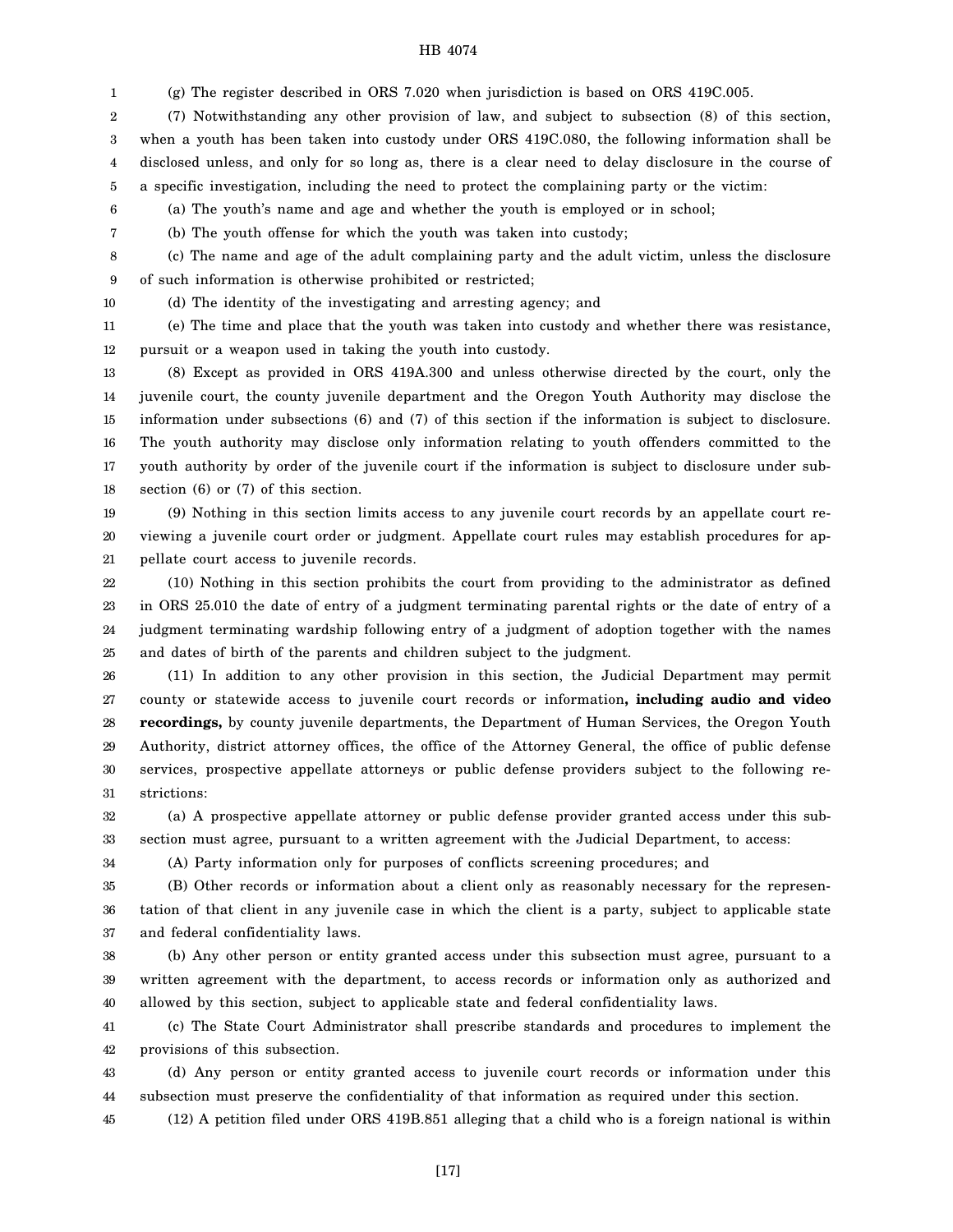1 the jurisdiction of the court, or a motion requesting an implementation plan other than return of a

2 ward to the ward's parent, is subject to disclosure to the consulate for the child or ward's country

3 as provided under ORS 419B.851 (3).

4 5 6 (13) Nothing in this section prohibits a guardian appointed under ORS 419B.365 or 419B.366 from disclosing or providing copies of letters of guardianship when so required to fulfill the duties of a guardian.

7 8 (14) The court shall cooperate in the sharing of information with a court in another state to facilitate an interstate placement of a child or ward.

9 10 11 12 13 14 15 16 17 18 19 20 21 (15) Nothing in this section prohibits the Chief Justice of the Supreme Court, the Chief Judge of the Court of Appeals or a presiding judge from permitting access to juvenile court records, including the record of the case and the supplemental confidential file in a juvenile court proceeding, or audio or video recordings of a juvenile court proceeding, by researchers or evaluators for the purposes of developing statistics and performing analyses or audits on the effectiveness, cost and other areas of public interest regarding juvenile court programs and activities in accordance with child welfare and juvenile justice state plans and programs related to Title IV-B and IV-E of the Social Security Act and to the Child Abuse Prevention and Treatment Act (42 U.S.C. 5101 et seq). The Chief Justice shall, by rule or order, establish standards and guidelines for the release of juvenile court information for research and evaluation purposes to ensure confidentiality consistent with state and federal law and to promote consistent statewide application of this subsection. Statistics and analyses released by researchers and evaluators under this subsection may not contain any information that identifies any individual person involved in a juvenile court proceeding.

22 23 24 25 26 27 **(16)(a) A child, ward, youth or youth offender, or the parent or guardian of a child, ward, youth or youth offender who is a party to the juvenile court proceeding, who is entitled to inspect or copy the record of the case under subsection (1)(b) and (c) of this section maintains the right to inspect or copy the record of the case after jurisdiction of the court over the child, ward, youth or youth offender terminates and after the child, ward, youth or youth offender has reached the age of majority.**

28 29 30 31 32 **(b) Notwithstanding ORS 419B.524, a parent or guardian of a child, ward, youth or youth offender whose parental rights have been terminated maintains the right that existed under subsection (1)(b) and (c) of this section to inspect or copy the record of the case as the record of the case existed up until the time of entry of the judgment terminating the parent's or guardian's parental rights.**

33 34 35 36 37 **(17) When inspection or copying of the record of the case or of the supplemental confidential file is allowed pursuant to this section, and unless otherwise required by law, the court that maintains the record of the case or the supplemental confidential file is not required to redact the names of, or information about, siblings or other persons contained in the record of the case or the supplemental confidential file.**

38 39 40 41 42 43 **SECTION 8. Section 9 of this 2016 Act is added to and made a part of ORS chapter 419A. SECTION 9. (1) Any person or entity not included in ORS 419A.255 as a person or entity entitled to inspection or copying of the record of the case or the supplemental confidential file may file a motion with the court to inspect or copy the record of the case or the supplemental confidential file. The person or entity filing the motion shall file a sworn affidavit or declaration under penalty of perjury that states all of the following:**

44 **(a) The reasons why the inspection or copying is sought;**

45 **(b) The relevancy, if any, of the inspection or copying to the juvenile court proceeding;**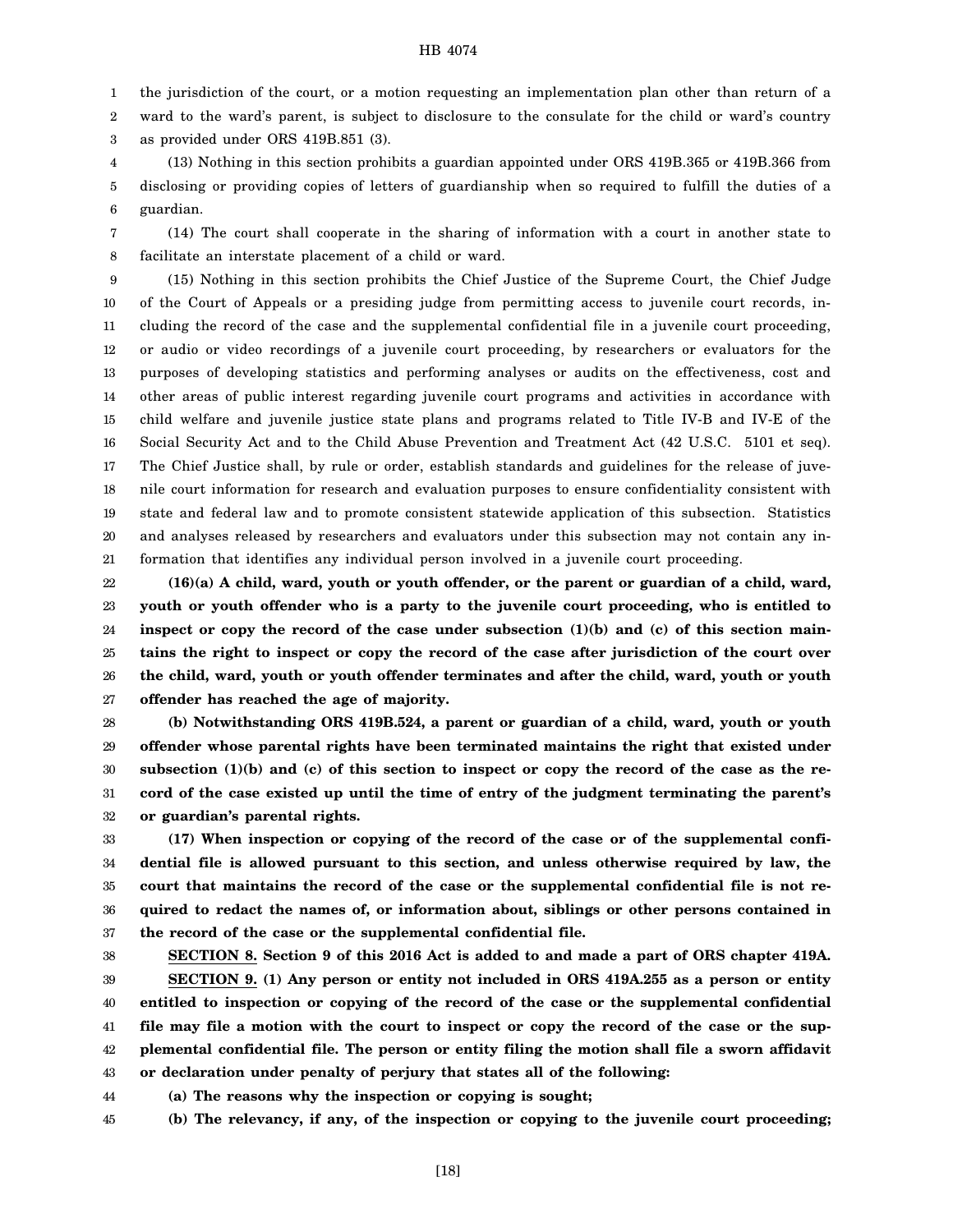1 **and**

2 3 **(c) How the inspection or copying will serve to balance the interests listed in subsection (6) of this section.**

4 5 6 7 8 9 10 11 12 **(2)(a) No later than 14 days before the court considers the motion, the person or entity filing the motion shall serve all parties to the juvenile court proceeding with a copy of the motion and affidavit or declaration. Except as provided in paragraph (b) of this subsection and regardless of whether the juvenile court proceeding was commenced under ORS chapter 419B or 419C, service under this subsection must be consistent with the provisions of ORS 419B.851 and 419B.854. The person or entity filing the motion shall also provide all parties with written notice that the party has until 14 days after the date of service to file a response or objection to the motion or such other time as specified by the court under paragraph (c) of this subsection.**

13 14 15 16 17 18 **(b) If the affidavit or declaration of the person or entity filing the motion states that the person or entity does not know the identity or address of a party, the court shall mail notice of the time to respond or object to the party at the party's last known address and shall note in the register the date the notice was mailed. The notice must be mailed at least 14 days before the court considers the motion or such other time as specified by the court under paragraph (c) of this subsection.**

19 20 21 **(c) On its own motion or upon application of the person or entity filing the motion, and for good cause shown, the court may reduce or extend the time for service of the motion and affidavit or declaration.**

22 23 **(3) The court may summarily deny the motion if the requirements of subsections (1) and (2) of this section have not been met.**

24 25 **(4) The court may set a hearing to consider the motion and shall send notice of the time and place of the hearing to all parties.**

26 27 28 **(5) Upon determination by the court that the person or entity filing the motion has met the requirements of subsections (1) and (2) of this section, the court shall conduct an in camera review, taking into consideration any response or objections made by a party.**

29 30 31 32 **(6) Following the in camera review under subsection (5) of this section, in making the determination of whether to allow inspection or copying of the record of the case or the supplemental confidential file, in whole or in part, the court shall weigh the following interests:**

33 34 35 **(a) The privacy interests and particular vulnerabilities of the child, ward, youth or youth offender, or of family members, that may be affected by the inspection or copying of all or part of the record of the case or the supplemental confidential file;**

36 **(b) The interests of the other parties to, or victims in, the juvenile court proceeding;**

37 **(c) The interests of the person or entity filing the motion; and**

- 38 **(d) The interests of the public.**
- 39 **(7) In granting a motion made under this section, the court:**

40 41 **(a) Shall allow inspection or copying only as necessary to serve the legitimate need of the person or entity filing the motion, as determined by the court;**

42 43 **(b) May limit inspection or copying to particular parts of the record of the case or the supplemental confidential file;**

44 **(c) May specify the timing and procedure for allowing inspection or copying; and**

45 **(d) Shall make protective orders governing use of the materials that are inspected or**